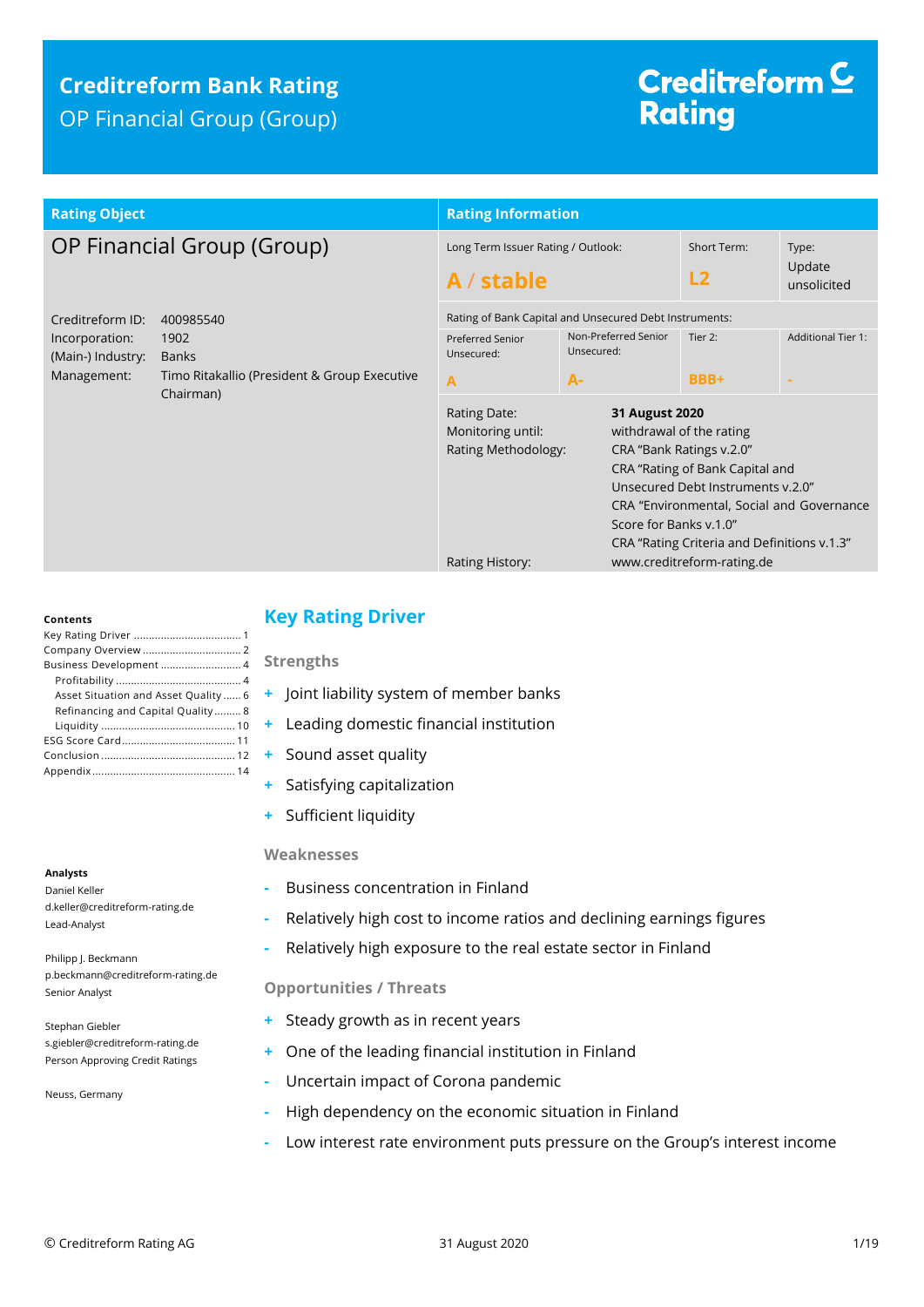## **Company Overview**

OP Financial Group (hereafter: OPF or the Group) is a cooperative financial service group formed by independent cooperative banks and the Group's Central Cooperative (central institution) with its subsidiaries operating under the principle of joint and several liability. The Group's headquarters are located in Helsinki and its roots date back to the year 1902. The amalgamation of OPF is the second-largest financial conglomerate in Finland (in terms of total assets) with a market share of 35.5% in loans and 39.2% in deposits in Finland (as of December 2019). OPF consists of 141 member cooperative banks as of May 2020 and their central cooperative, OP Cooperative, with its subsidiaries and affiliates. With 12,226 employees and 352 branches at the end of 2019, OPF serves approximately 3.3 million customers (thereof 3.6 million private and 0.3 million corporate customers).

OP Financial Group comprises banking and insurance business activities in its three main business segments: Retail Banking (Private Banking and SME Customers), Corporate Banking (Banking Corporate and Institutional Customers), and Insurance. In addition, the Group's operations, which support these segments, such as the activities of OP Cooperative as well as OP Corporate Bank Group's Treasury and the Markets division, are condensed into other operations. See chapter Profitability for the contribution of each operating segment to the Group's operating pre-tax profit in 2019.

OP Financial Group comprises the member cooperative banks and those non-amalgamation entities of which entities belonging to the amalgamation hold more than half of the total votes. The Group's member cooperative banks are independent, local deposit banks primarily engaged in retail banking, and provide their services to households, SME and public-sector entities. The central cooperative of OP Financial Group is OP Cooperative. The Group denotes two major fully owned entities (note that our rating of the Group reflects in particular the rating of these entities). OP Corporate Bank plc (OP Yrityspankki Oyj), which is responsible for the senior unsecured bond issues of the Group and OP Mortgage Bank PLC (OP-Asuntoluottopankki Oyj), which is responsible for the Group's secured funding by issuing mortgage-backed covered bonds.

Within the Group exists a joint liability system, based on the '*Act on the Amalgamation of Deposit Banks'* in Finland. OP Cooperative and its member credit institutions are liable for each other's debts and commitments in accordance with this Amalgamations Act; however, insurance companies do not fall within the scope of joint liability.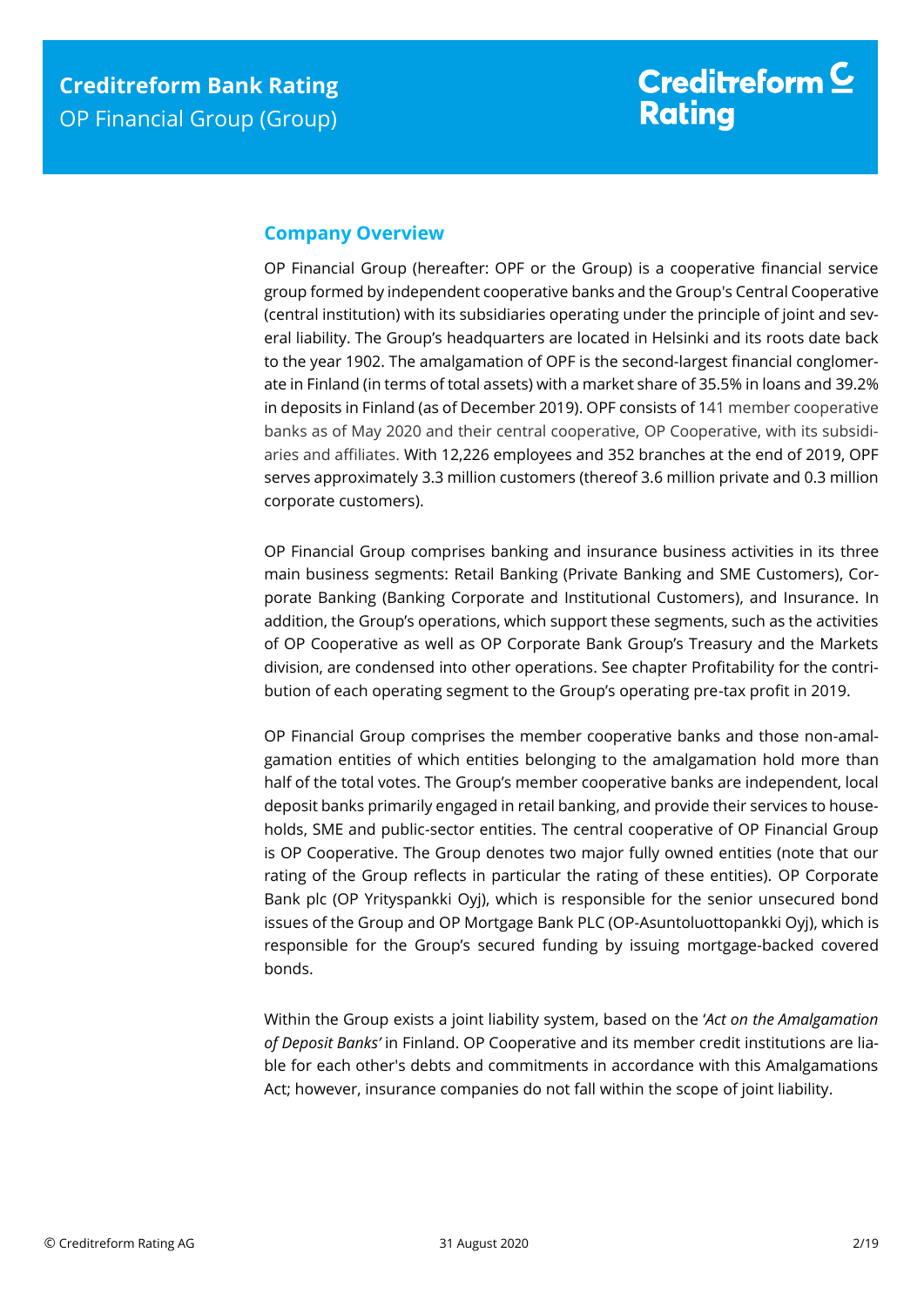The major fully-owned subsidiaries and the Group structure of OPF can be found in Chart 1 below:

Chart 1: Main subsidiaries and structure of OP Financial Group| Source: Website of OP Financial Group 2 million owner-customers



The Group's strategic priorities for 2020 are as follows: Best customer experience, more benefit for owner-customers, excellent employee experience, fast growth in profits than in expenses and a productive development.

In addition, the Group's long-term targets up to 2025 are to maintain a CET1 ratio of 4 percentage points above the regulatory requirements (in June 2020 at 13.7%), a return on equity ratio of 8% and to reach a credit rating of at least "AA-".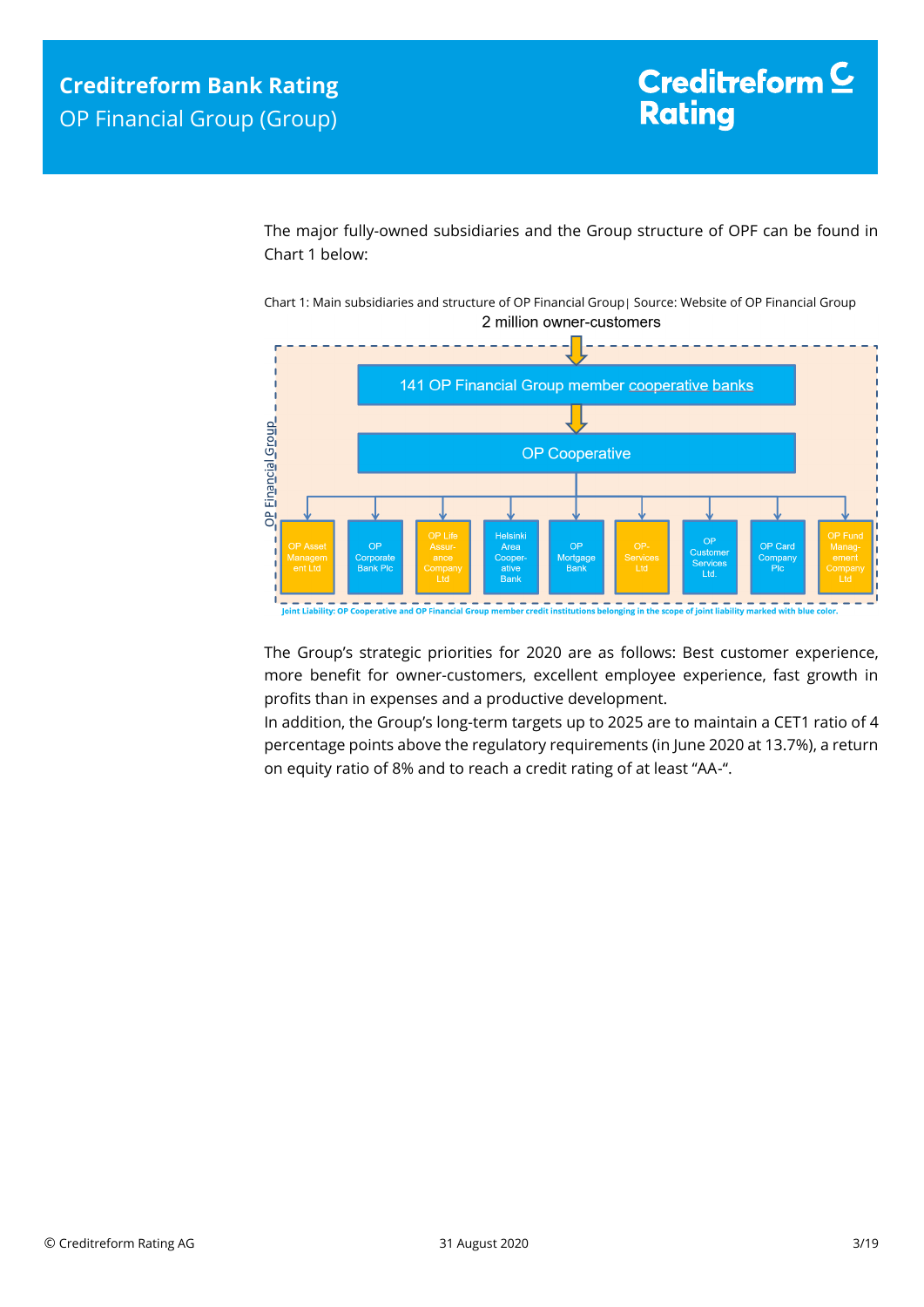## <span id="page-3-0"></span>**Business Development**

## <span id="page-3-1"></span>**Profitability**

OPF's operating income amounted to €3.1 billion in 2019, remaining roughly constant over the past years. Net interest income as major source of income contributed 39% to OPF's operating income, increasing by 6% compared to the previous year (€70 million) as a result of increasing interest income from customer loans and reduced interest expense, due to favorable derivatives contracts hedges. Net fee and commission income as well as Net trading income accounted each for about 29% of the Group's operating income. The strong increase in net trading income is primarily a result from fair value gains in derivatives as well as in shares, thus likely not sustainable for following years. By contrast, the strong decline in net insurance income is a result from a change in supplementary interest rate provisions as well as to a larger extent from technical items in the life insurance business.

Operating expenses amounted to €2.26 billion in 2019, increasing by 2.5% in a yearover-year comparison (€56 million). On one hand, OPF is able to keep the personnel expenses roughly constant. On the other hand, OPF reveals rising other expense. The increase in other expense is due to rising expense in relation to OP bonuses to ownercustomers (+23m EUR) and the temporary exemption item (+131m EUR) in relation with its insurance business / IFRS accounting issue. In addition, Tech and communications expenses increased over the past years due to rising investments in digital services such as a Group-level IT platform.

OPF's pre-impairment profit amounted to  $\epsilon$ 917 million in the fiscal year 2019. After deduction of write-downs, non-recurring items and taxes, the operating net profit decreased by 10% YOY (€77 million) to a total of €670 million in 2019. In addition, considering the past years in general, OPF reveals a steady decrease of its net profit, a main driver of the rating downgrade. Moreover, in 2018 OPF has benefited from nonrecurring income in the amount of 286m EUR in relation with the transfer of the management of OPF's pensions costs. Thus, OPF is currently not able to reach its prior level of profitability in recent years.

Considering OPFs first-half results 2020 and the Corona pandemic impact, the Group records declining earnings (EBT H1-2020: €287 million vs. EBT H1-2019: €396 million), in particular in its net trading income. In addition, the impairments are more than 4 times higher than in the same period in 2019 (166m EUR vs. 39m EUR). The annualized cost of risk of OPF reached 35bp, which is compared to the European peers still on a low level. However, the net profit is likely to decrease in 2020 again.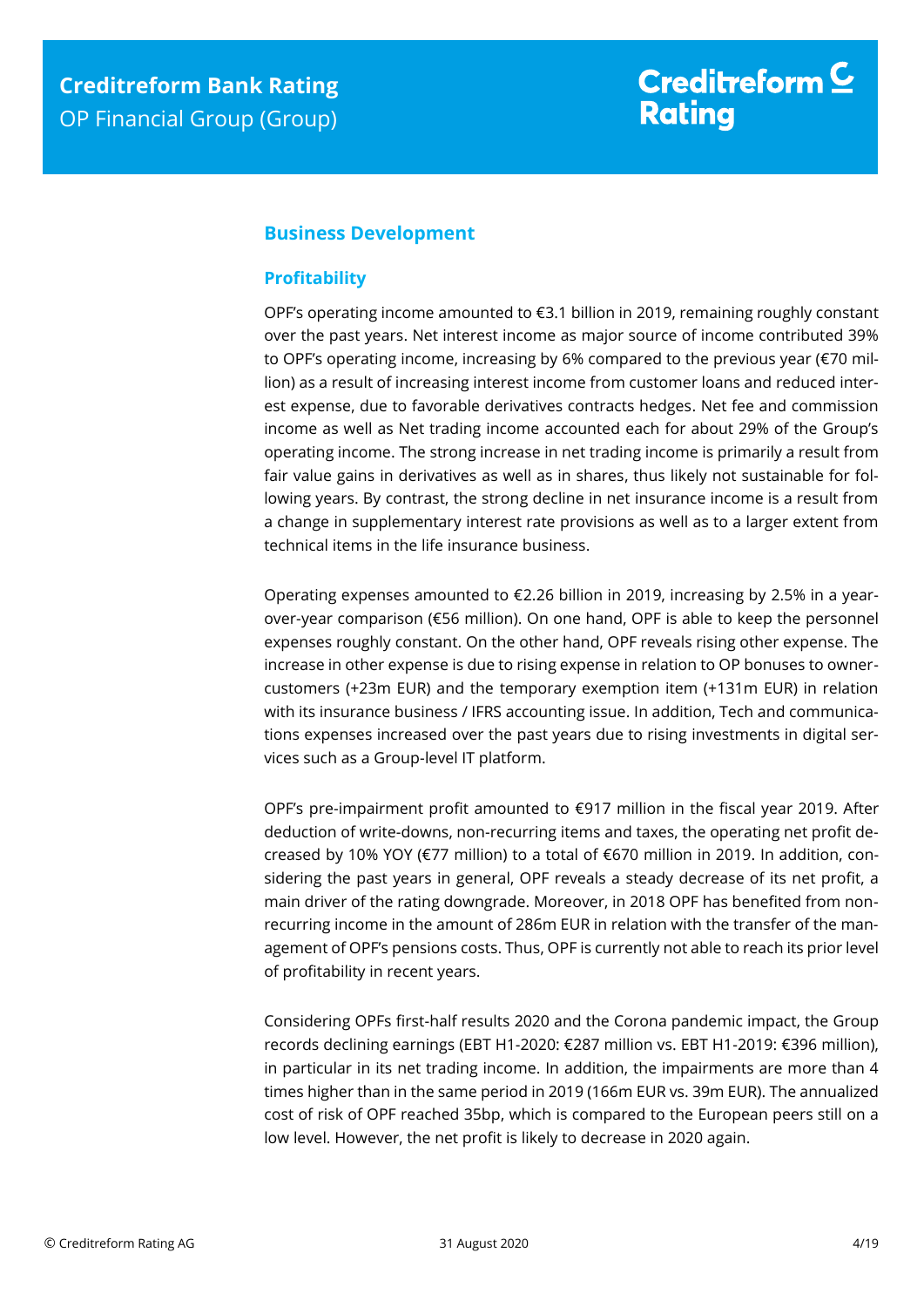A detailed group income statement for the years of 2016 through 2019 can be found in Figure 1 below:

Figure 1: Group income statement | Source: eValueRate / CRA

| <b>Income Statement</b>                                      | 2016      | 2017      | 2018      | %        | 2019      |
|--------------------------------------------------------------|-----------|-----------|-----------|----------|-----------|
| Income (€000)                                                |           |           |           |          |           |
| Net Interest Income                                          | 1.059.000 | 1.101.000 | 1.180.000 | $+5,9$   | 1.250.000 |
| Net Fee & Commission Income                                  | 859.000   | 879.000   | 887.000   | $+5,5$   | 936.000   |
| Net Insurance Income                                         | 320.000   | 294.000   | 477.000   | $-98,5$  | 7.000     |
| Net Trading Income                                           | 624.000   | 583.000   | 250.000   | $> +100$ | 917.000   |
| <b>Equity Accounted Results</b>                              | 1.000     | 27.000    | 41.000    | $-95,1$  | 2.000     |
| Dividends from Equity Instruments                            | 40.000    | 109.000   |           | ä,       |           |
| Other Income                                                 | 119,000   | 155.000   | 71.000    | $-9,9$   | 64.000    |
| <b>Operating Income</b>                                      | 3.022.000 | 3.148.000 | 2.906.000 | $+9,3$   | 3.176.000 |
| Expenses (€000)                                              |           |           |           |          |           |
| Depreciation and Amortisation                                | 159,000   | 246,000   | 325.000   | $-14,8$  | 277,000   |
| Personnel Expense                                            | 762.000   | 758.000   | 802.000   | $-2,6$   | 781.000   |
| Tech & Communications Expense                                | 301.000   | 371.000   | 390.000   | $+0,0$   | 390.000   |
| Marketing and Promotion Expense                              | 36.000    | 35.000    | 37.000    | $+5,4$   | 39.000    |
| Other Provisions                                             |           |           |           |          |           |
| Other Expense                                                | 573.000   | 643.000   | 649.000   | $+19,0$  | 772.000   |
| <b>Operating Expense</b>                                     | 1.831.000 | 2.053.000 | 2.203.000 | $+2,5$   | 2.259.000 |
| Operating Profit & Impairment (€000)                         |           |           |           |          |           |
| <b>Pre-impairment Operating Profit</b>                       | 1.191.000 | 1.095.000 | 703.000   | $+30,4$  | 917.000   |
| Asset Writedowns                                             | 129.000   | 89.000    | 46.000    | $+89,1$  | 87.000    |
| Net Income (€000)                                            |           |           |           |          |           |
| Non-Recurring Income                                         | 76.000    | 25.000    | 302.000   | $-97,4$  | 8.000     |
| Non-Recurring Expense                                        |           |           |           |          |           |
| <b>Pre-tax Profit</b>                                        | 1.138.000 | 1.031.000 | 959.000   | $-12,6$  | 838.000   |
| Income Tax Expense                                           | 223.000   | 214.000   | 212.000   | $-20,8$  | 168.000   |
| <b>Discontinued Operations</b>                               |           |           |           |          |           |
| Net Profit (€000)                                            | 915.000   | 817.000   | 747.000   | $-10,3$  | 670.000   |
| Attributable to minority interest (non-controlling interest) | 2.000     | 6.000     | 8.000     | $-25,0$  | 6.000     |
| Attributable to owners of the parent                         | 913.000   | 812.000   | 739.000   | $-10,3$  | 663.000   |

See Chart 2 for the contributions of each business segment to OPF's pre-tax profit of €882 million in 2019.

Chart 2: Pre-tax profit by business segments of OPF in 2019 | Source: Source: Own presentation based on data of Annual Report 2017 of OPF

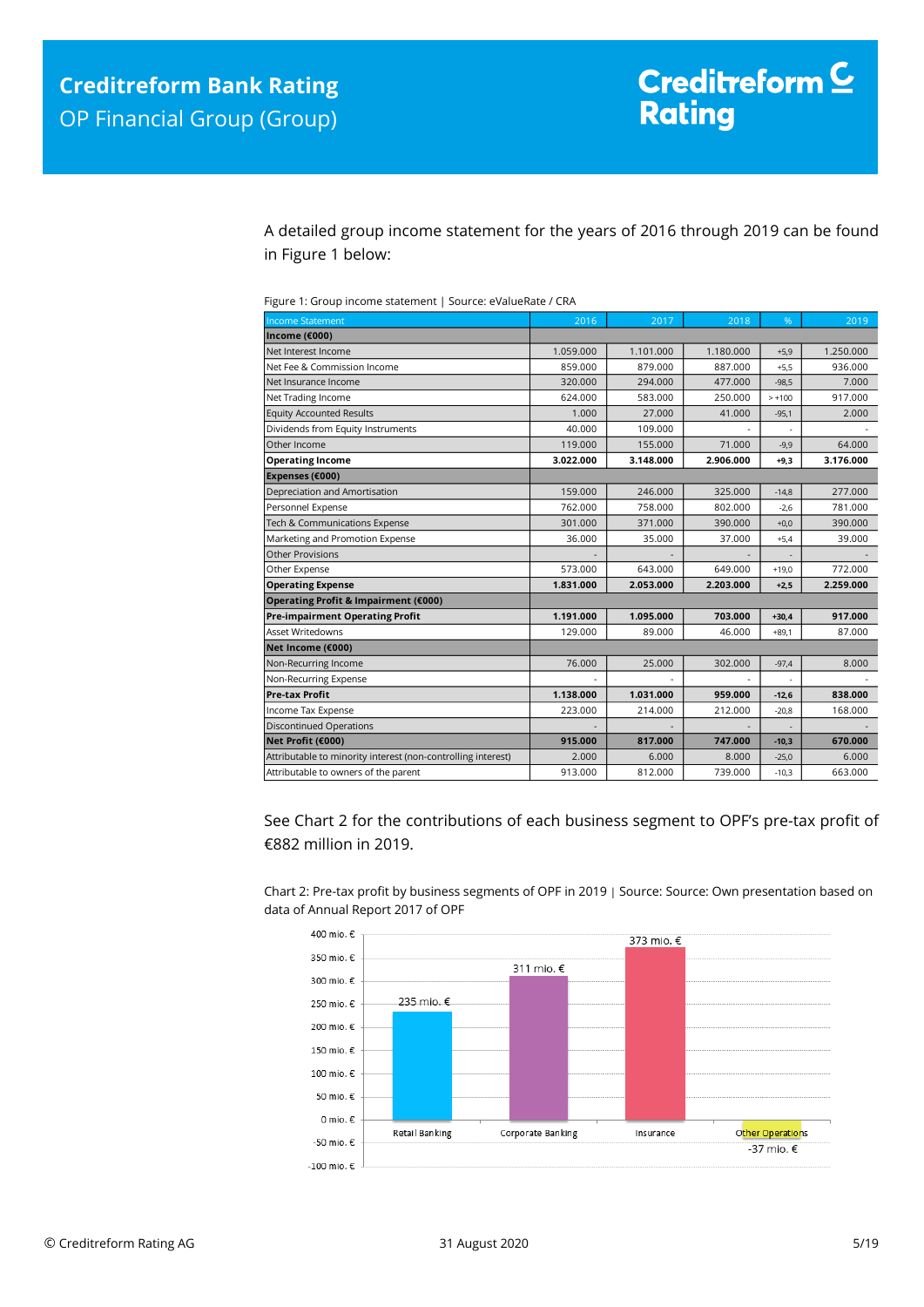Due to the decline in OPF's net profit in 2019, the Group recorded deteriorated earnings figures, which are now on a below peer group average level.

As a result of the steady deterioration of the Group's main earnings figures (ROA, ROE and RORWA), OPF's figures are now below the average of the Group's competitors. In addition, considering OPF's cost income ratio ex. Trading, OPF reveals a ratio of 100%. Thus, without the trading income, which is in 2019 primarily boosted by fair value gains, OPF is hardly being profitable. As a result of the current Corona pandemic, OPF is likely to experience a further weakening of its earnings figures. However, due to the relatively low negative impact of the Corona pandemic on the Finnish economy, OPF will likely reach a positive result for 2020.

OPF's earnings figures are the least favorable performers of all the areas analyzed. In addition, the OPF denotes a general decline in profitability over the recent years. This development is the main driver of the rating downgrade.

A detailed overview of the income ratios for the years of 2016 through 2019 can be found in Figure 2 below:

| Income Ratios (%)                                     | 2016  | 2017  | 2018  | $\sqrt{96}$ | 2019   |
|-------------------------------------------------------|-------|-------|-------|-------------|--------|
| Cost Income Ratio (CIR)                               | 60,59 | 65,22 | 75,81 | $-4,68$     | 71,13  |
| Cost Income Ratio ex. Trading (CIRex)                 | 76,36 | 80,04 | 82,94 | $+17,06$    | 100,00 |
| Return on Assets (ROA)                                | 0,68  | 0,60  | 0,53  | $-0,08$     | 0,46   |
| Return on Equity (ROE)                                | 8,94  | 7,37  | 6,36  | $-1,03$     | 5,33   |
| Return on Assets before Taxes (ROAbT)                 | 0,85  | 0.75  | 0.68  | $-0,11$     | 0,57   |
| Return on Equity before Taxes (ROEbT)                 | 11,12 | 9,30  | 8,17  | $-1,50$     | 6,67   |
| Return on Risk-Weighted Assets (RORWA)                | 2,07  | 1,66  | 1,43  | $-0,23$     | 1,21   |
| Return on Risk-Weighted Assets before Taxes (RORWAbT) | 2,58  | 2,09  | 1.84  | $-0,33$     | 1,51   |
| Net Interest Margin (NIM)                             | 1,43  | 1,39  | 1,14  | $+0,51$     | 1,65   |
| Pre-Impairment Operating Profit / Assets              | 0,89  | 0.80  | 0,50  | $+0,12$     | 0,62   |
| Cost of Funds (COF)                                   | 1,16  | 0,86  | 0,08  | $-0,03$     | 0,05   |
| Change in %- Points                                   |       |       |       |             |        |

Figure 2: Group key earnings figures| Source: eValueRate / CRA

## <span id="page-5-0"></span>**Asset Situation and Asset Quality**

OPF's financial assets accounted for 89% of total assets in 2019. Net loans to customers represented the largest share of assets, accounting for 62% and increasing by 5% YOY (€4.4 billion) as a result of increased demand in home loans, corporate loans and housing company loans. Due its business model, OPF's loan portfolio consists of 42% home loans, 25% corporate loans, 10% housing company loans, 14% other household loans and 8% of other loans (as of June-2020). Thus, the majority of OPF's loan book are attributable to the real estate sector in Finland. Due to the Corona pandemic impact, we see a particular risk in OPF's commercial real estate business, which might be strongly affected.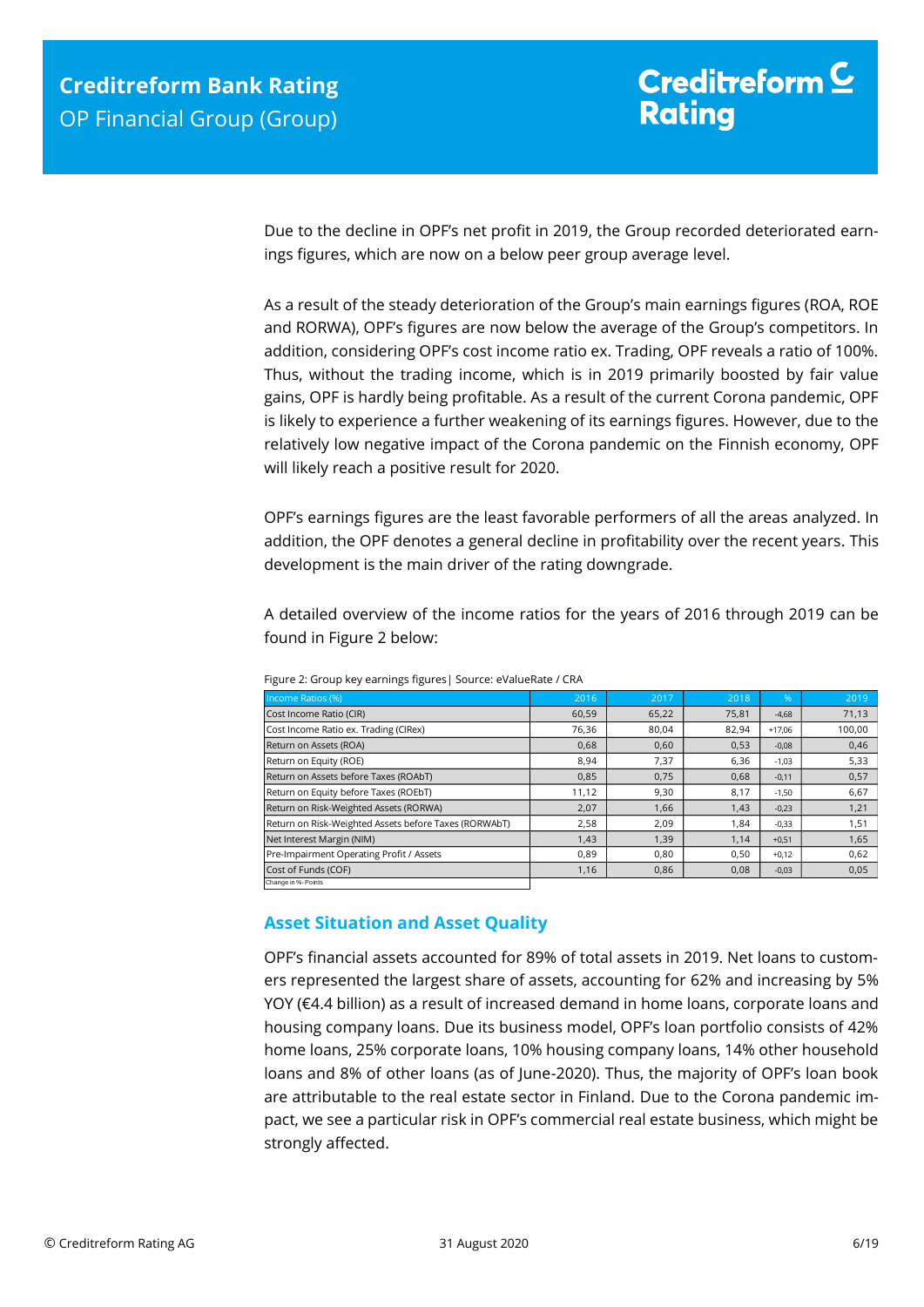Total securities, as the second largest asset, represented 15% of OPF's total assets, increasing by 3% YOY (€0.75 billion), and consists primarily of bonds and notes. Moreover, the Group maintains a solid cash buffer with 8% of its total assets. The non-current assets of €314 million relate to the sale and lease back of the Vallila property, which comprises a block located in Vallila (Helsinki). The sale was completed in January 2020 and will improve OPF's CET1 ratio by about 0.2pp.

The Group's total assets amounted to  $£147$  billion in 2019, remaining roughly unchanged YOY. However, considering the Group's H1-2020 report, OPF was able to boost its total assets to about €160 billion, in particular due to increased customer deposits and loans from credit institutions, which were just added up to increase the Group's cash stock.

A detailed look at the development of the asset side of the balance sheet for the years of 2016 through 2019 can be taken in Figure 3 below:

| Assets (€000)                         | 2016        | 2017        | 2018        | %       | 2019        |
|---------------------------------------|-------------|-------------|-------------|---------|-------------|
| Cash and Balances with Central Banks  | 9.471.000   | 12.937.000  | 12.350.000  | $-2,9$  | 11.988.000  |
| Net Loans to Banks                    | 337.000     | 504.000     | 183.000     | $+34,4$ | 246.000     |
| Net Loans to Customers                | 78.706.000  | 82.354.000  | 87.030.000  | $+5,1$  | 91.463.000  |
| <b>Total Securities</b>               | 24.744.000  | 21.931.000  | 21.832.000  | $+3,4$  | 22.575.000  |
| <b>Total Derivative Assets</b>        | 4.732.000   | 3.412.000   | 3.581.000   | $+34,7$ | 4.824.000   |
| <b>Other Financial Assets</b>         |             |             |             | ٠       |             |
| <b>Financial Assets</b>               | 117.990.000 | 121.138.000 | 124.976.000 | $+4,9$  | 131.096.000 |
| <b>Equity Accounted Investments</b>   | 91.000      | 228,000     | 237,000     | $-7,2$  | 220,000     |
| Other Investments                     | 951.000     | 1.004.000   | 979.000     | $-27,1$ | 714.000     |
| <b>Insurance Assets</b>               | 9.913.000   | 10.698.000  | 10.357.000  | $+9,8$  | 11.368.000  |
| Non-current Assets & Discontinued Ops |             |             |             | ۰       | 314.000     |
| Tangible and Intangible Assets        | 2.345.000   | 2.353.000   | 2.227.000   | $-13,3$ | 1.930.000   |
| <b>Tax Assets</b>                     | 210.000     | 224.000     | 232.000     | $+0,9$  | 234.000     |
| <b>Total Other Assets</b>             | 2.247.000   | 1.560.000   | 1.286.000   | $-10,7$ | 1.148.000   |
| <b>Total Assets</b>                   | 133.747.000 | 137.205.000 | 140.294.000 | $+4,8$  | 147.024.000 |

Figure 3: Development of assets| Source: eValueRate / CRA

OPF maintained its sound asset quality in 2019, which is represented by very sound asset quality figures.

The NPL ratio of 1.41% is far below the average of the peer group and indicates a sound loan portfolio of the Group in general. In addition, OPF's NPL ratio has been very stable on a level over recent years. In addition, OPF maintains a convincing NPL / RWA ratio in the last years as well.

Considering the potential problem loans / net loans to customer's ratio, OPF reveals higher stage 2 loans in relation to the peer group. The Group's net-write-offs in relation to its risk-adjusted assets as well as in relation to its net loans to customers ratios outperform the peer group considerably, which again shows OPF's very sound and impressive asset quality. OPF's RWA ratio of 37.7% remained relatively constant year over year, but the peer group was able to catch up to OPF on overage with regards to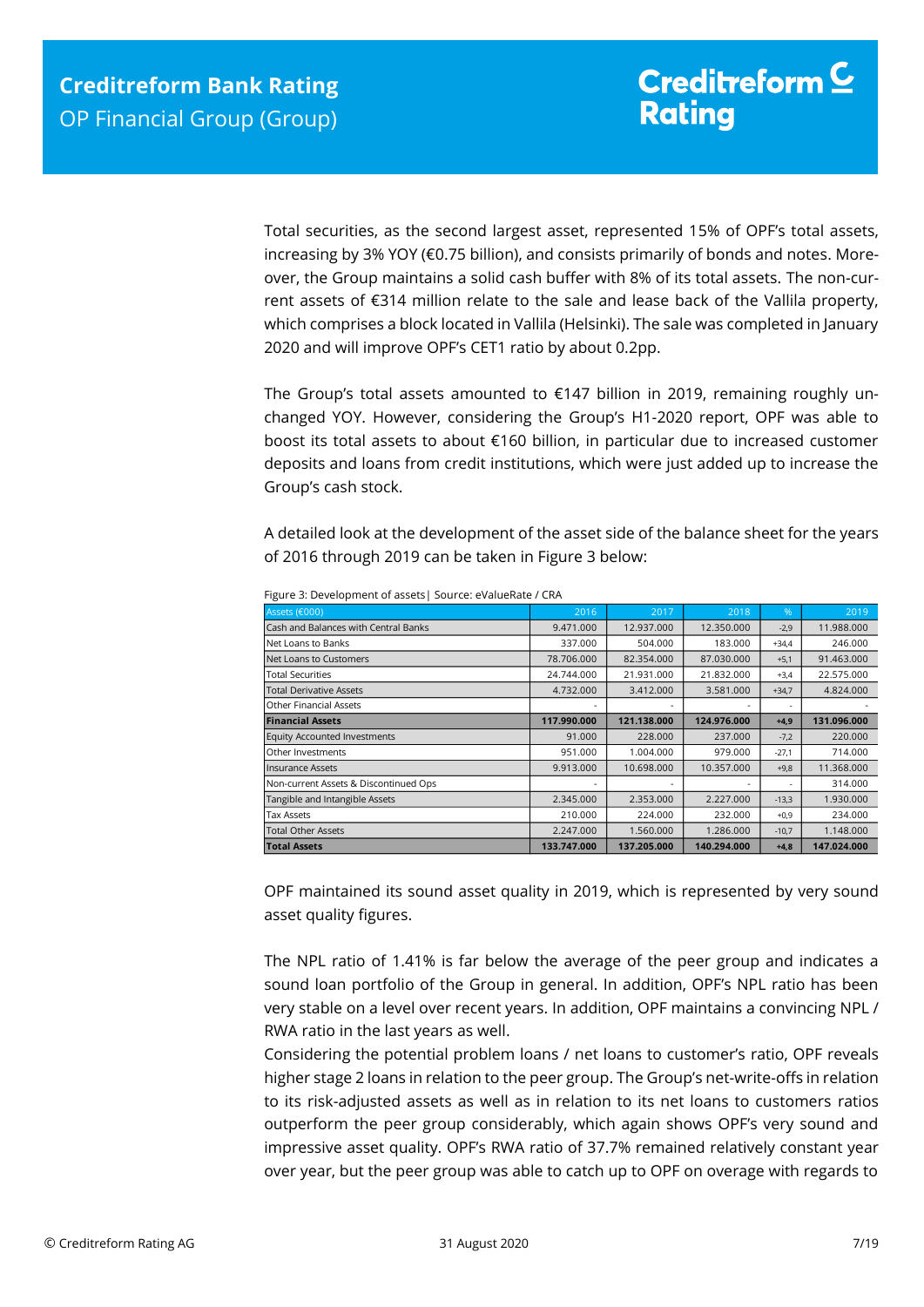its RWA ratio. However, the Group's RWA ratio leaves OPF some room for further business expansion in higher risk weighted business areas if necessary.

In general, OPF records a very sound asset quality. However, the current Corona pandemic will likely have an impact on these figures. According to the Group's H1-2020 report, OPF reveals annualized cost of risk of 35bp, which shows a strong increase in comparison to the same period in the previous year 17bp. Thus, we expect a certain worsening of the Group's asset quality. However, despite the higher cost of risk, OPF seems to overcome the Corona affects pretty well in relation to some other peer group banks. Nevertheless, there is still a high level of uncertainty regarding the final impact of Corona on OPF's asset quality.

A detailed overview of the asset quality for the years of 2016 through 2019 can be found in Figure 4 below:

| <b>Asset Ratios (%)</b>                           | 2016  | 2017  | 2018  | $\frac{9}{6}$ | 2019  |
|---------------------------------------------------|-------|-------|-------|---------------|-------|
| Net Loans/ Assets                                 | 58,85 | 60.02 | 62,03 | $+0,18$       | 62,21 |
| Risk-weighted Assets/ Assets                      | 32,97 | 35,87 | 37,15 | $+0,57$       | 37,72 |
| NPLs*/ Net Loans to Customers                     | 1,24  | 1,21  | 1,41  | $-0,00$       | 1,41  |
| NPLs*/ Risk-weighted Assets                       | 2,22  | 2,03  | 2,36  | $-0,03$       | 2,33  |
| Potential Problem Loans**/ Net Loans to Customers | 1,11  | 1,09  | 9,79  | $-0,34$       | 9,45  |
| Reserves/NPLs*                                    | 51,69 | 49.20 | 42,65 | $+0,23$       | 42,88 |
| Reserves/ Net Loans                               | 0.64  | 0,60  | 0,60  | $+0,00$       | 0,61  |
| Net Write-offs/ Net Loans                         | 0,16  | 0,11  | 0,05  | $+0.04$       | 0,10  |
| Net Write-offs/ Risk-weighted Assets              | 0,29  | 0,18  | 0,09  | $+0,07$       | 0,16  |
| Level 3 Assets/ Total Assets                      | 1,80  | 1,84  | 1,60  | $+0,35$       | 1,94  |
| Change in %- Points                               |       |       |       |               |       |

Figure 4: Development of asset quality| Source: eValueRate / CRA

\* NPLs are represented from 2017 onwards by Stage 3 Loans. \*\* Potential Problem Loans are Stage 2 Loans where available.

## <span id="page-7-0"></span>**Refinancing and Capital Quality**

OPF's financial liabilities accounted for 75% of total liabilities in 2019, increasing by 4% YOY (€4.1 billion). Total deposits from customers represent the largest share of the Group's liabilities with 44%, increasing by 4% YOY (€2.6 billion). Thus, OPF is able to attract a steady inflow of customer deposits as a favorable source of funding. The H1- 2020 report also confirms this development. While 62% of the deposits are from private customers with strong increases over recent years, 39% are made by corporates and public entities. Total debt, accounting for 27% of OPF's liabilities, increased by 12% YOY (€3.8 billion). This source of funding consists primarily of covered bonds (€12 billion), other bonds (€11.5 billion) and commercial paper (€9.7 billion) with strong increases in the first two mentioned. In addition, almost 40% of this source of funding matures within a year. By contrast, OPF's derivative liabilities are primarily attributable to interest rate hedges.

Furthermore, OPF noticed an over proportional increase of its total equity in relation to its total assets in recent years.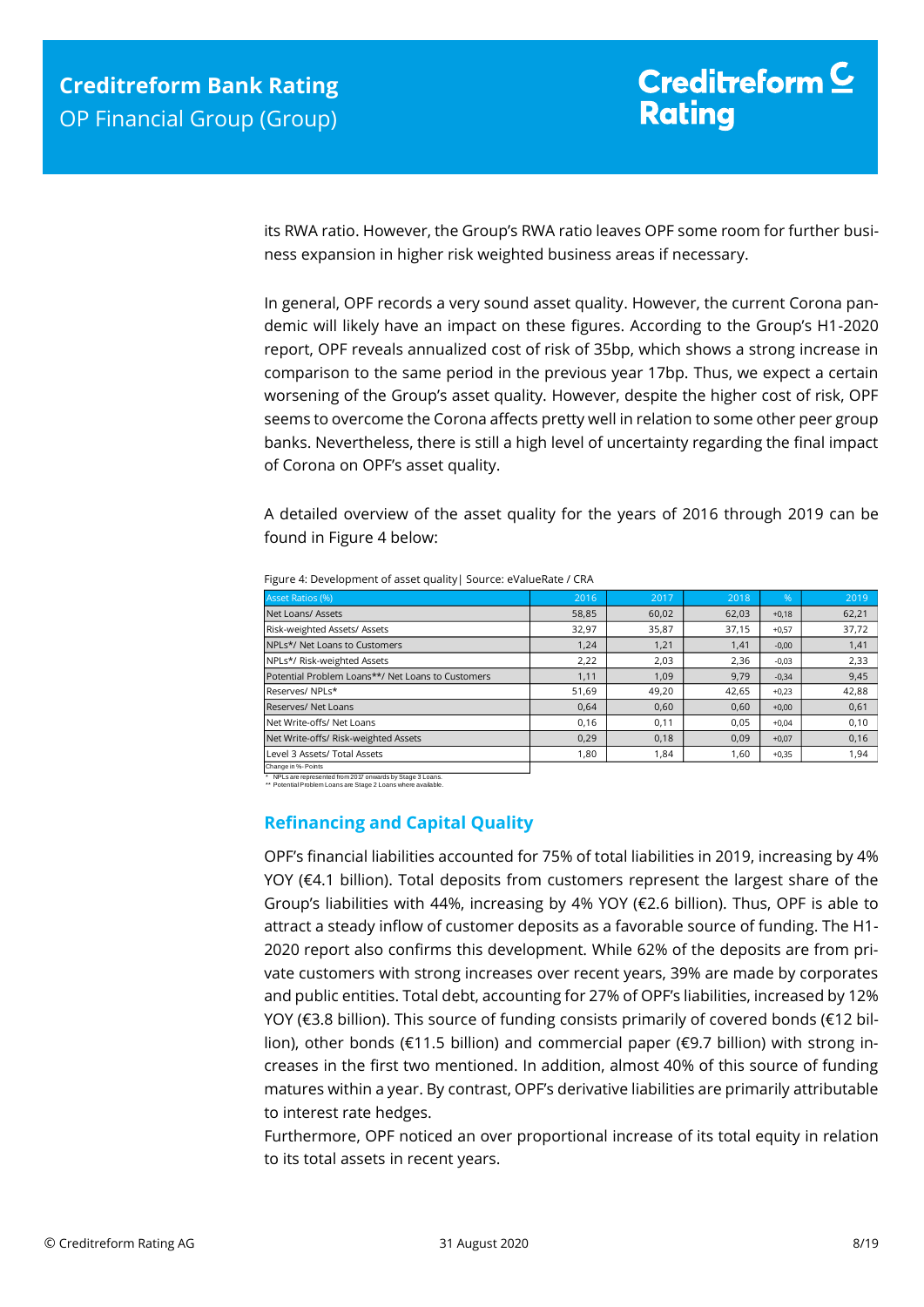A detailed overview of the development of liabilities for the years of 2016 through 2019 can be found in Figure 5 below:

| Liabilities (€000)                         | 2016        | 2017        | 2018        | %       | 2019        |
|--------------------------------------------|-------------|-------------|-------------|---------|-------------|
| <b>Total Deposits from Banks</b>           | 4.669.000   | 5.157.000   | 4.807.000   | $-45,2$ | 2.632.000   |
| <b>Total Deposits from Customers</b>       | 54.822.000  | 57.991.000  | 61.327.000  | $+4,4$  | 63.998.000  |
| <b>Total Debt</b>                          | 29.732.000  | 28.241.000  | 31.816.000  | $+12,1$ | 35.659.000  |
| Derivative Liabilities                     | 4.044.000   | 3.026.000   | 2.992.000   | $+10,8$ | 3.316.000   |
| Securities Sold, not yet Purchased         |             |             |             | ۰       |             |
| Other Financial Liabilities                | 5.332.000   | 7.559.000   | 4.785.000   | $-10,3$ | 4.291.000   |
| <b>Total Financial Liabilities</b>         | 98.599.000  | 101.974.000 | 105.727.000 | $+3,9$  | 109.896.000 |
| Insurance Liabilities                      | 19.853.000  | 20.175.000  | 19.348.000  | $+5,5$  | 20.410.000  |
| Non-current Liabilities & Discontinued Ops |             |             |             |         | 6.000       |
| <b>Tax Liabilities</b>                     | 894.000     | 889,000     | 921.000     | $+14,0$ | 1.050.000   |
| Provisions                                 | 3.000       | 9.000       | 21.000      | $+57,1$ | 33.000      |
| <b>Total Other Liabilities</b>             | 4.161.000   | 3.074.000   | 2.536.000   | $+20,6$ | 3.059.000   |
| <b>Total Liabilities</b>                   | 123.510.000 | 126.121.000 | 128.553.000 | $+4,6$  | 134.454.000 |
| <b>Total Equity</b>                        | 10.237.000  | 11.084.000  | 11.741.000  | $+7,1$  | 12.570.000  |
| <b>Total Liabilities and Equity</b>        | 133.747.000 | 137.205.000 | 140.294.000 | $+4,8$  | 147.024.000 |

Figure 5: Development of refinancing and capital adequacy| Source: eValueRate / CRA

OPF's capital ratios show a sound a capitalization of the Group. The Group's CET1, Tier 1, as well as its total capital ratio, are significantly more favorable than those of the peer group. However, OPF regulatory capital ratios decreased year-over-year due to an over proportional increase in the Group's risk-weighted assets (2019: €55.4bn; 2018: €52.1bn) in relation to its regulatory equity, which shows a more risky asset allocation. Nevertheless, the Group's sound capitalization is underlined by its steady and good leverage ratio as well as its total equity / total assets ratio, which are a result of the OPF's steady increase of its equity. Both ratios clearly outperform the average of the peer group. Furthermore, OPF very clearly complies with and exceeds all regulatory requirements with its capital ratios.

Considering the Group's recent development and targets according to the H1-2020 report, we expect unfortunately a further worsening of the Group's regulatory capital ratios. As announced, OPF new CET1 target up to 2025 will be 4% above the CET1 regulatory requirement. As of June 2020, the regulatory required CET1 ratio of OPF was 13.7%. In addition, regulatory easing due to the Corona pandemic might lead to a further decrease of OPF's regulatory capital ratios as well.

A detailed overview of the development of capital ratios for the years of 2016 through 2019 can be found in Figure 6 below:

| Figure 6: Development of capital ratios   Source: eValueRate / CRA |  |
|--------------------------------------------------------------------|--|
|--------------------------------------------------------------------|--|

| Capital Ratios (%)                                  | 2016  | 2017  | 2018  | %       | 2019  |
|-----------------------------------------------------|-------|-------|-------|---------|-------|
| Total Equity/ Total Assets                          | 7.65  | 8,08  | 8,37  | $+0.18$ | 8,55  |
| Leverage Ratio                                      | 7.40  | 7.90  | 8.60  | $-0.30$ | 8,30  |
| Fully Loaded: Common Equity Tier 1 Ratio (CET1)     | 19.90 | 20,10 | 20.50 | $-1.00$ | 19,50 |
| Fully Loaded: Tier 1 Ratio (CET1 + AT1)             | 19.90 | 20,10 | 20.50 | $-1.00$ | 19,50 |
| Fully Loaded: Total Capital Ratio (CET1 + AT1 + T2) | 22,80 | 22,40 | 22.40 | $-1.40$ | 21,00 |
| Change in %- Points                                 |       |       |       |         |       |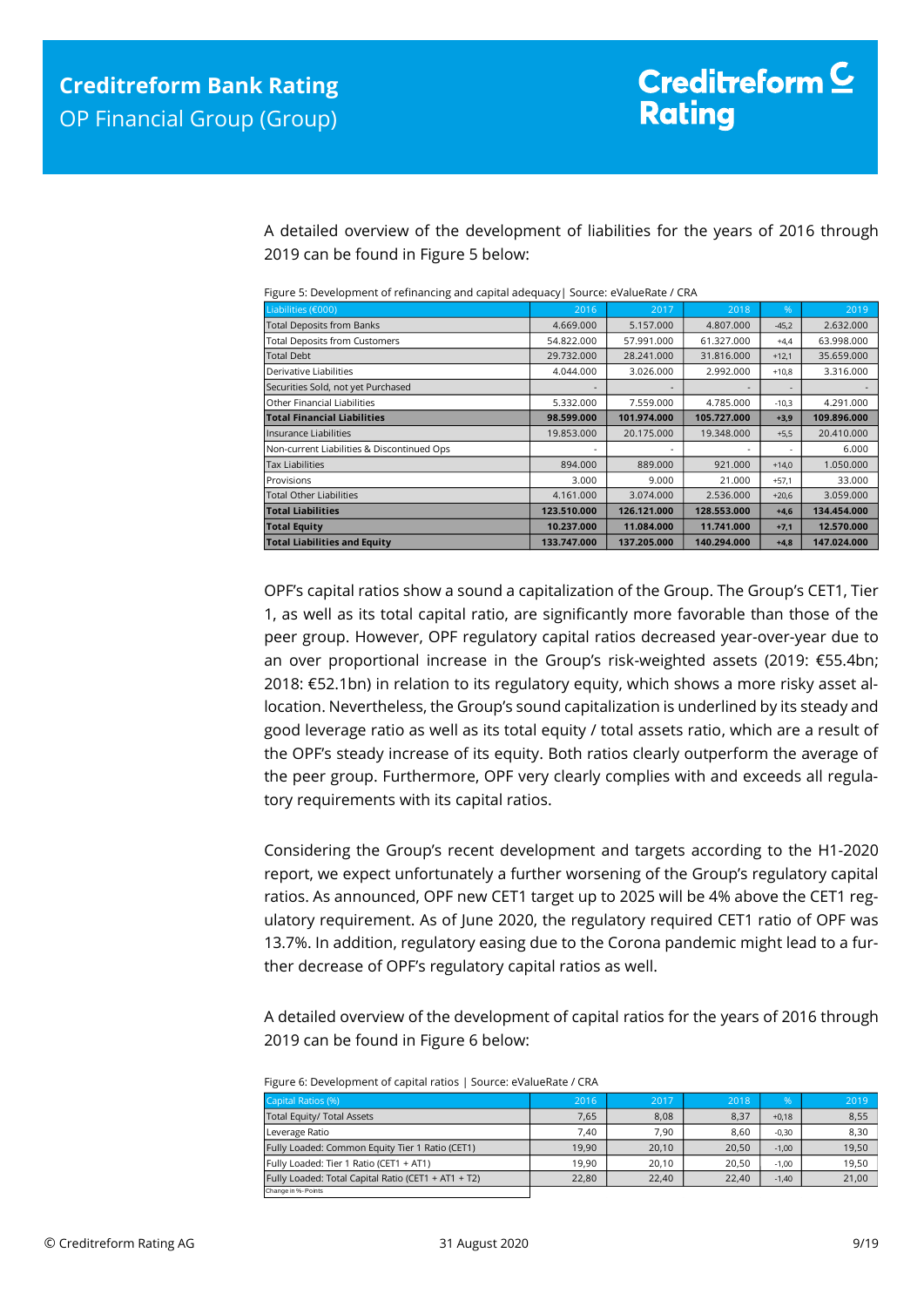Due to OPF's bank capital and debt structure, the Group's preferred senior unsecured debt instruments have not been notched down in comparison to the long-term issuer rating. However, the Group's non-preferred senior unsecured debt is rated one notch below and the Tier 2 capital is rated two notches below the long-term issuer rating based on the bank's capital structure and seniority in accordance with our rating methodology. Additional Tier 1 capital of OPF is not rated due to its transitional character and the low volume.

## <span id="page-9-0"></span>**Liquidity**

The Group's liquidity situation is sufficient. The liquidity coverage ratio of 141% in 2019 complies with regulatory requirements; however, this ratio is below the average of the peer group.

At 9.3%, OPF's interbank ratio is at a very low level. The loan-to-deposit ratio of the Group remained very stable over the past years. However, this ratio below the average of the peer group. In addition, this issue shows a steady demand for OPF' loans, which the increasing deposits are not able to cope. Moreover, the Group reveals a sound funding portfolio, with 48% of the funding streaming from deposits and 27% from issued debt obligations. In 2019, OPF issued long-term bonds worth €6.7 billion (€3.3 billion in 2018).

A detailed overview of the development of liquidity for the years of 2016 through 2019 can be found in Figure 7 below.

| Liquidity (%)                                       | 2016   | 2017   | 2018   | $\frac{9}{6}$ | 2019   |
|-----------------------------------------------------|--------|--------|--------|---------------|--------|
| Net Loans/ Deposits (LTD)                           | 143.57 | 142.01 | 141,91 | $+1.00$       | 142,92 |
| Interbank Ratio                                     | 7.22   | 9,77   | 3,81   | $+5.54$       | 9,35   |
| Liquidity Coverage Ratio                            | 117.00 | 123.00 | 143.00 | $-2.00$       | 141,00 |
| Customer Deposits / Total Funding (excl. Derivates) | 45.89  | 47.11  | 48.84  | $-0.04$       | 48,80  |
| Net Stable Funding Ratio (NSFR)                     | 114.00 | 116.00 | 111.00 | $+1.00$       | 112,00 |
| Change in %- Points                                 |        |        |        |               |        |

Figure 7: Development of liquidity | Source: eValueRate / CRA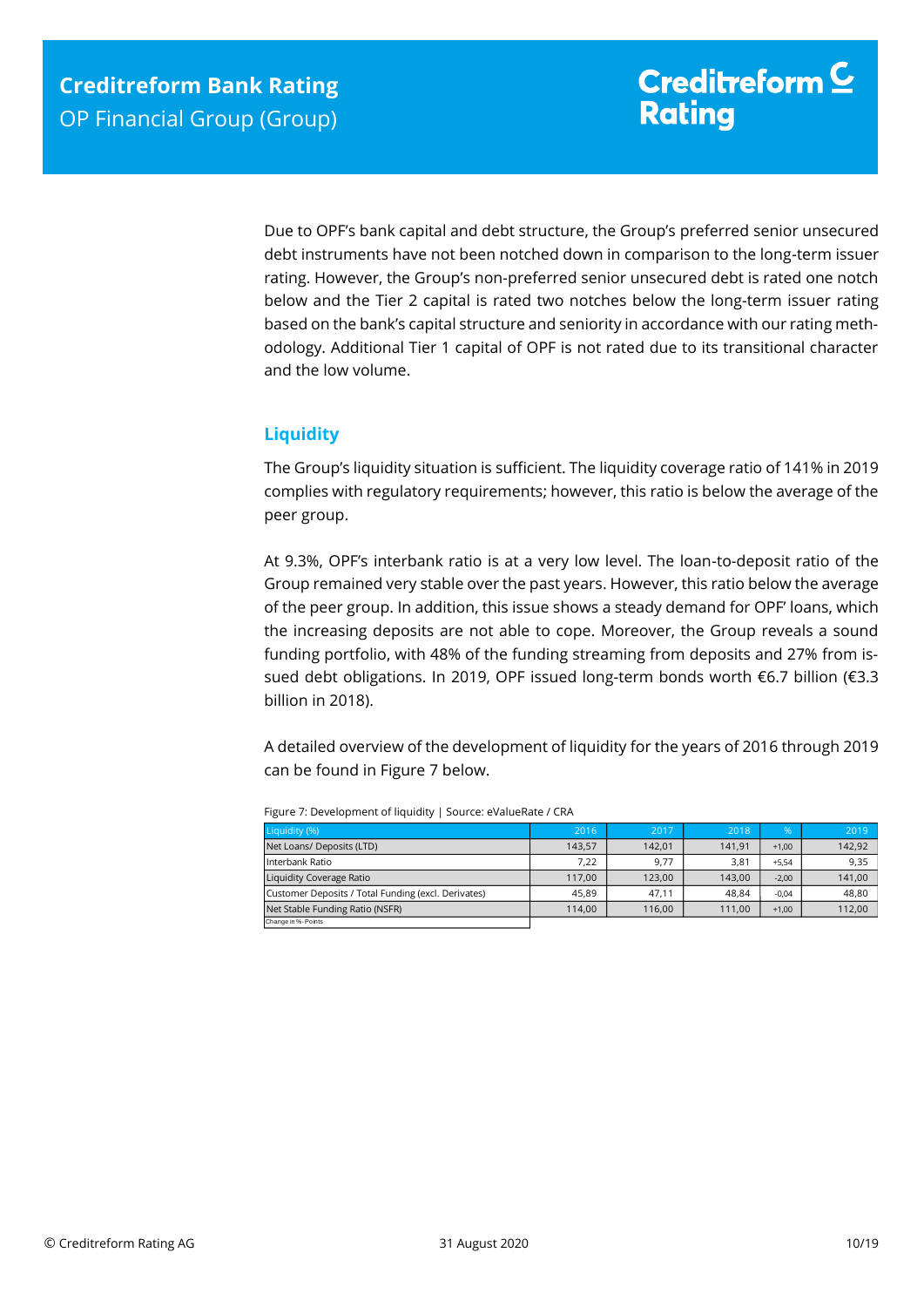# Creditreform<sup>C</sup> **Rating**

## <span id="page-10-0"></span>**Environmental, Social and Governance (ESG) Score Card**

OP Financial Group has one significant and two moderate ESG rating driver

• Corporate Governance is identified as a highly signifikant rating driver.The relevance for the credit rating results from the impact of the corporate governance factor on all other ESG factors and the overall well-being of the bank. This sub-factor is rated positive due to OPF's sustainable track record, the lived gender equility and the widespread ESG policies.

• Corporate Behaviour and Green Financing / Promoting are identified as moderate rating driver. While Green Financing / Promoting is rated neutral due to relatively low amount of ESG linked-loans and green bonds, Coporate Behaviour is rated positive due the sustainable owner-customer structure and the exemplary conduct in accordance with the law without any siginificant legal disputs.

**ESG Score** 3,9 / 5

|   |                    | <b>ESG Score Guidance</b> |
|---|--------------------|---------------------------|
| e |                    | > 4,25 Outstanding        |
|   |                    | >3,5 - 4,25 Above-average |
|   | >2,5 - 3,5 Average |                           |
|   |                    | >1,75 - 2,5 Substandard   |
|   | $\le$ = 1.75 Poor  |                           |

| Factor    | Sub-Factor                                 | Consideration                                                                                                                                           | Relevance<br>Scale 2020 Eval. |          |
|-----------|--------------------------------------------|---------------------------------------------------------------------------------------------------------------------------------------------------------|-------------------------------|----------|
| ntal      | 1.1 Green Financing /<br>Promoting         | The sub-factor "Green Financing/Promoting" has a moderate relevance for the<br>credit rating and is rated neutral in terms of the CRA ESG criteria.     |                               |          |
| nmer<br>ā | 1.2 Exposure to Environ-<br>mental Factors | The sub-factor "Exposure to Environmental Factors" has a low relevance for<br>the credit rating and is rated positive in terms of the CRA ESG criteria. |                               | $^{(+)}$ |
| Envi      | 1.3 Resource Efficiency                    | The sub-factor "Resource Efficiency" has no significant relevance for the credit<br>rating, but is rated positive in terms of the CRA ESG criteria.     |                               | $^{(+)}$ |

| <u>히</u><br>ο<br>Ū | 2.1 Human Capital         | The sub-factor "Human Capital" has low relevance for the credit rating, but is<br>rated positive in terms of the CRA ESG criteria.                   |  |
|--------------------|---------------------------|------------------------------------------------------------------------------------------------------------------------------------------------------|--|
|                    | 2.2 Social Responsibility | The sub-factor "Social Responsibility" has no significant relevance for the<br>credit rating and is rated positive in terms of the CRA ESG criteria. |  |

| ω | 3.1 Corporate Governance   | The sub-factor "Corporate Governance" is highly relevant for the credit rating<br>and is rated positive in terms of the CRA ESG criteria.                    | (+    |
|---|----------------------------|--------------------------------------------------------------------------------------------------------------------------------------------------------------|-------|
|   | 3.2 Corporate Behaviour    | The sub-factor "Corporate Behaviour" has a moderate relevance for the credit<br>rating and is rated positive in terms of the CRA ESG criteria.               | (+    |
| O | 3.3 Corporate Transparency | The sub-factor "Corporate Transparency" has no significant relevance for the<br>credit rating and is rated strong positive in terms of the CRA ESG criteria. | (+ +) |

| <b>ESG Relevance Scale</b> |                          | <b>ESG Evaluation Guidance</b> |                 |
|----------------------------|--------------------------|--------------------------------|-----------------|
|                            | <b>Highest Relevance</b> | $(+ +)$                        | Strong positive |
| $\overline{4}$             | <b>High Relevance</b>    | $^{(+)}$                       | Positive        |
| 3                          | Moderate Relevance       |                                | Neutral         |
| $\overline{\phantom{0}}$   | Low Relevance            | $(-)$                          | Negative        |
|                            | No significant Relevance |                                | Strong negativ  |

The ESG Score is based on the Methodology "Environmental, Social and Governance Score of Banken (Version 1.0)" of Creditreform Rating AG, which is available on our<br>homepage https://creditreform-rating.de/en/about-us/regula homepage https://creditreform-rating.de/en/about-us/regulatory-requirements.html. In addition, we refer to CRA's position paper "Conso<br>epage https://creditreform-rating.de/en/about-us/regulatory-requirements.html. In addit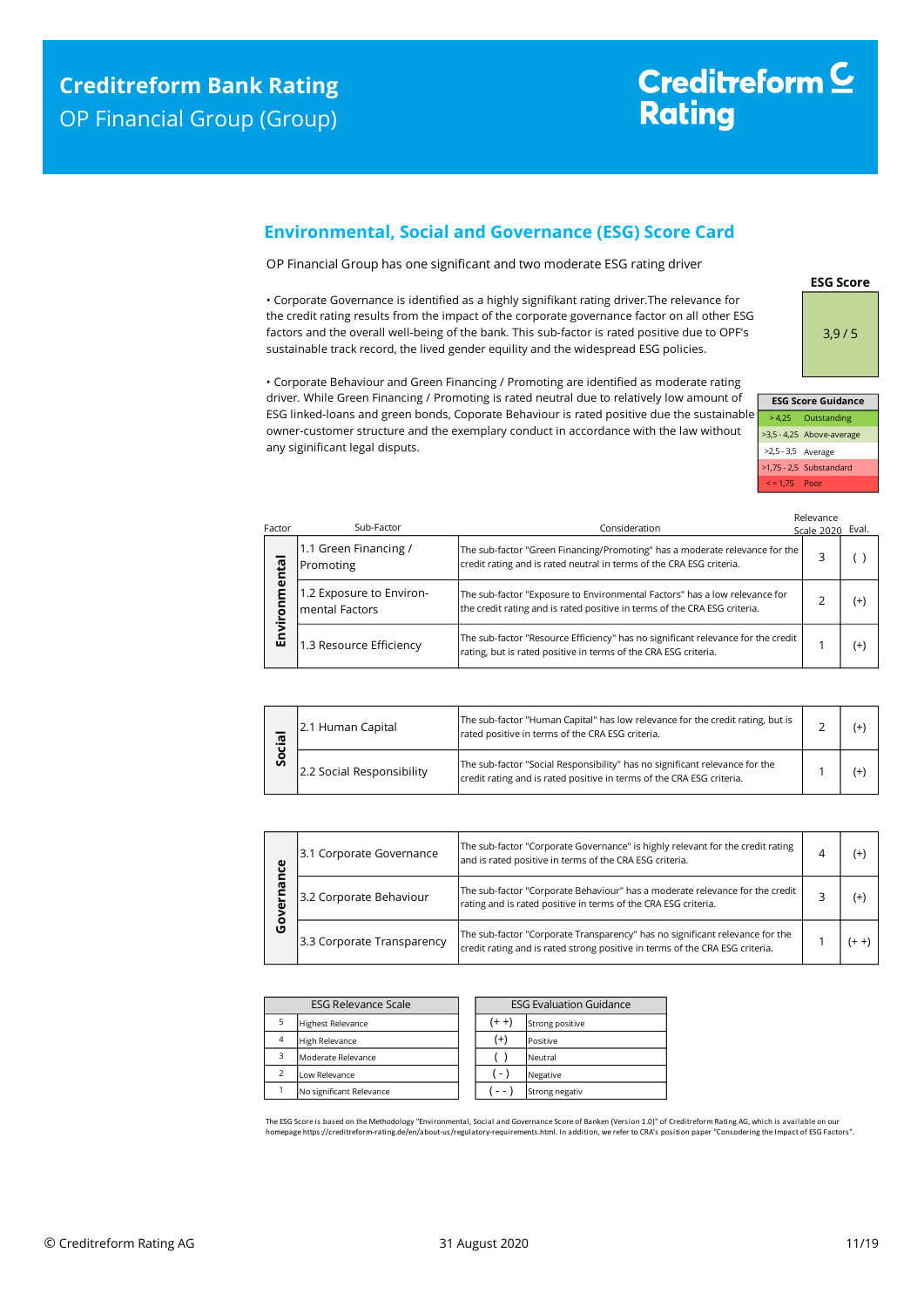## <span id="page-11-0"></span>**Conclusion**

Overall, OPF - as one of the major financial institutions in Finland - recorded stable growth while revealing a declining level of profitability. In addition, OPF maintains its impressive asset quality and its sound capitalization. However, due to the Corona pandemic, we expect a worsening of asset quality as well as further reduced profitability, which leads overall to a down-notch of the long-term issuer rating.

Despite the low interest environment in Europe, OPF records stable net interest income in the past years. However, this development reached OPF through increased customer loans. Moreover, the Group maintains its stable source of income from fees and commission in recent years. Thus, the Group's operating income is shaped by a very resilient and stable development. Notwithstanding, the Group noticed increasing operating expenses, mainly driven by higher tech and communication expense in addition to higher other expense, which lead eventually to lower earnings figures. Considering the recent development, we expect a further decline of OPF's earnings figures due to the Corona pandemic effects.

The asset quality of OPF significantly outperforms that of its competitors in 2019. The NPL ratio of the Group has been at a stable and remarkably low level in recent years. Moreover, the Group benefited from a favorable economic situation in Finland's past; however, as a result of its focus on Finland, OPF faces a high geographic concentration risk. Furthermore, the Group denotes relatively high exposures to the real estate sector in Finland, which might be a particular risk as a result of the Corona pandemic. In addition, we expect a general decrease of OPF's asset quality due to the Corona effects, even though the impact seems to be of a lesser extent on Finland's economy. Cost of risk double

On the liabilities side, OPF achieves steady growth in its deposits from customers. Moreover, the Group benefits from its stable and diversified funding base. The Group complies with and exceeds all regulatory capital requirements, and is above the average of the peer group with its regulatory capital ratios. In addition, the Group benefits from its cooperative banking model with its joint liability system. However, due to the Corona pandemic impact as well as the Group's new targeted CET1 capital ratio, we expect the capitalization of OPF to decline in the upcoming years. Furthermore, the liquidity situation of the Group remains satisfactory.

It remains to be seen to what extent the Corona pandemic eventually has an impact on OPF's business. Up to now, the Group seems to be affected to a lesser extent than some other peer group banks in Europe. The Group sticks still to its Return of Equity target of 8% up to FY 2025 targets. Nevertheless, a high level of uncertainty exists due to the Corona pandemic and requires a close monitoring of the development.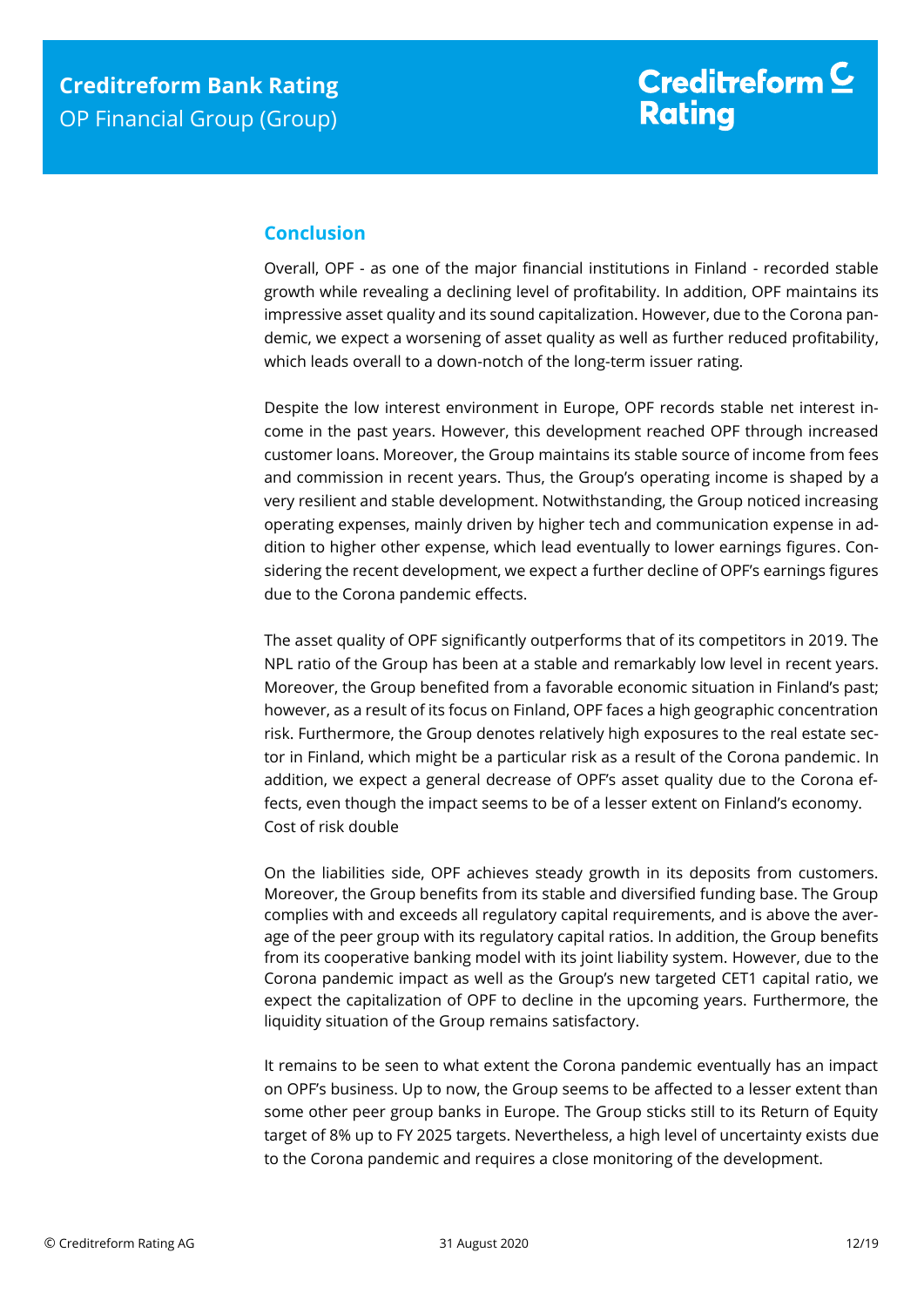#### **Outlook**

We consider the outlook of OPF's long-term issuer rating and its bank capital and debt instruments as stable. This reflects our view that OPF is likely to keep its solid level of profitability while maintaining a low amount of non-performing assets in the upcoming years. However, we will closely observe the development of OPF's capitalization and whether OPF will be affected in its business operations by the Corona pandemic.

#### **Scenario Analysis**

In a scenario analysis, the OPF is able to reach an "A+" rating in the "best case" scenario and an "A-" rating in the "worst case" scenario. The ratings of bank capital and senior unsecured debt instruments would behave similarly based on our rating mechanism. These ratings are especially sensitive to changes in total equity and to the bank capital and debt structure in general.

We could upgrade OPF's long-term issuer credit rating and its bank capital and debt instruments if we see OPF significantly improves it earnings figures. In addition, a further improvement of the capital figures might lead to an upgrade as well.

By contrast, a downgrade of OPF's long-term issuer credit rating and its bank capital and debt instruments is likely if we notice a further decrease of the Group's capitalization. In addition, increasing non-performing assets might lead to a downgrade of the OPF's long-term issuer rating and its bank capital and debt instruments as well.

Best-case scenario: A+

Worst-case scenario: A-

#### Please note:

The scenarios are based on information available at the time of the rating. Within the forecast horizon, circumstances may occur that could lead to a change of the rating out of the indicated range.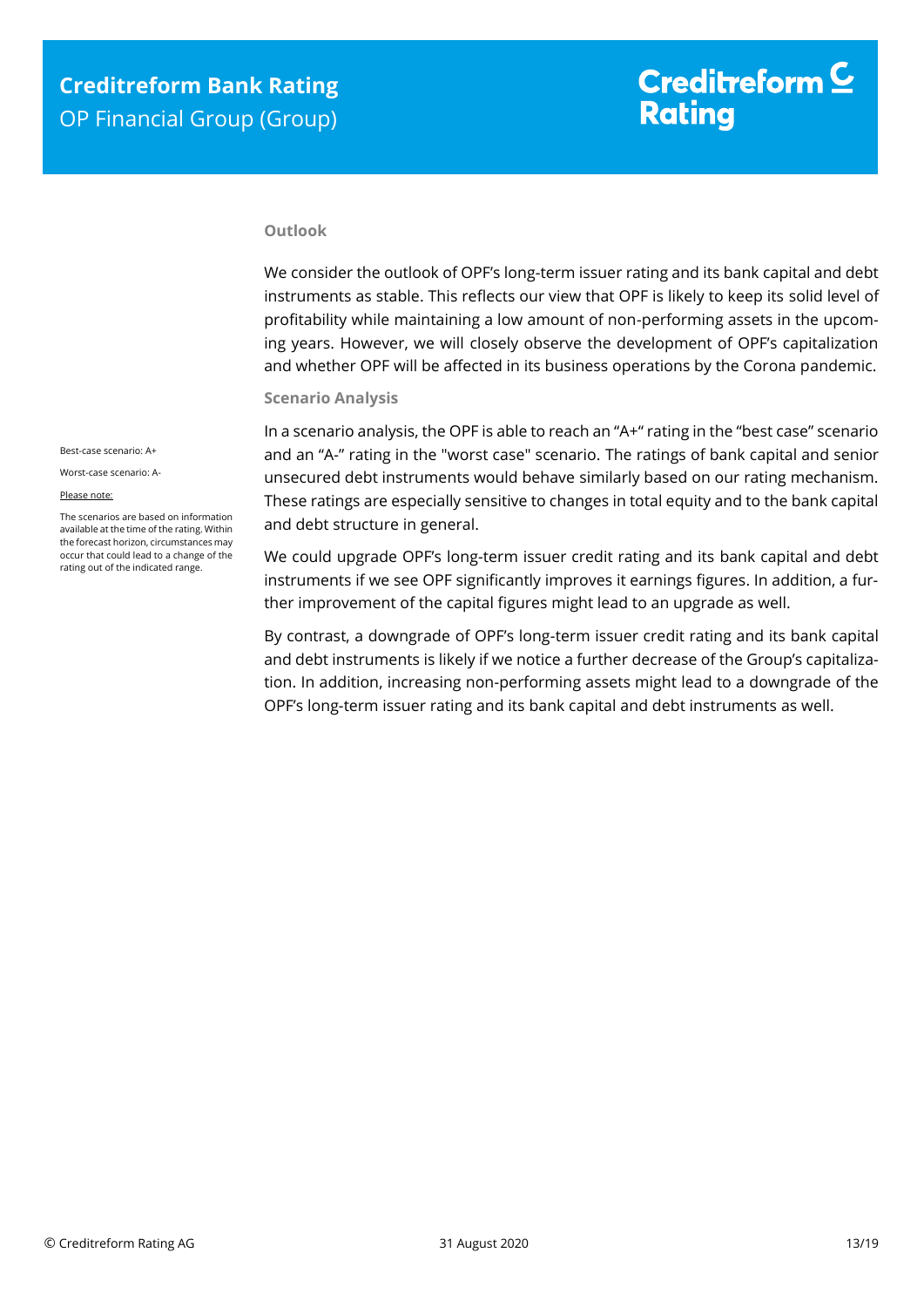## <span id="page-13-0"></span>**Appendix**

**Bank ratings**

The bank ratings are dependent on a host of quantitative and qualitative factors. An improvement in either sub-category may result in a higher rating score.

LT Issuer / Outlook / Short-Term **A / stable / L2**

**Bank Capital and Debt Instruments Ratings**

The ratings for bank capital and debt instruments are inter alia dependent on subordination and relative size of the instrument class, based on the long-term issuer rating of the bank.

| Preferred Senior Unsecured Debt (PSU):        | $\Delta$ |
|-----------------------------------------------|----------|
| Non-Preferred Senior Unsecured Debt (NPS): A- |          |
| Tier 2 (T2):                                  | BBB+     |
| Additional Tier 1 (AT1):                      |          |

### **Rating History**

Please consult our website [www.creditreform-rating.de](http://www.creditreform-rating.de/) for additional information regarding the dates of publication.

Figure 8: Rating History

| <b>Bank Issuer Rating</b>                                  | <b>Rating Date</b> | <b>Result</b>        |  |
|------------------------------------------------------------|--------------------|----------------------|--|
| Initialrating                                              | 27.06.2018         | $A+ /$ stable $/ L2$ |  |
| <b>Rating Update</b>                                       | 17.09.2019         | A+ / stable / L2     |  |
| Monitoring                                                 | 24.03.2020         | $A+ / NEW / L2$      |  |
| Rating Update                                              | 31.08.2020         | A / stable / L2      |  |
| <b>Bank Capital and Debt Instruments</b>                   | <b>Rating Date</b> | <b>Result</b>        |  |
| Senior Unsecured / T2 (Initial)                            | 27.06.2018         | $A+ / A-$            |  |
| PSU / NPS / T2                                             | 17.09.2019         | $A+ / A / A$         |  |
| PSU / NPS / T2                                             | 24.03.2020         | $A+ / A / A$ - (NEW) |  |
| PSU / NPS / T2                                             | 31.08.2020         | $A / A - / BBB +$    |  |
| <b>Rated Members of the Group</b>                          | <b>Rating Date</b> | <b>Result</b>        |  |
| OP Corporate Bank Plc (OP Yrityspankki Oyj)                |                    |                      |  |
| Initialrating                                              | 04.12.2018         | $A+$ / stable / L2   |  |
| <b>Rating Update</b>                                       | 17.09.2019         | $A+$ / stable / L2   |  |
| Monitoring                                                 | 24.03.2020         | A+ / NEW / L2        |  |
| <b>Rating Update</b>                                       | 31.08.2020         | A / stable / L2      |  |
| Bank Capital and Debt Instruments of OP Corporate Bank Plc |                    |                      |  |
| Senior Unsecured / T2 (Initial)                            | 04.12.2018         | $A+ / A-$            |  |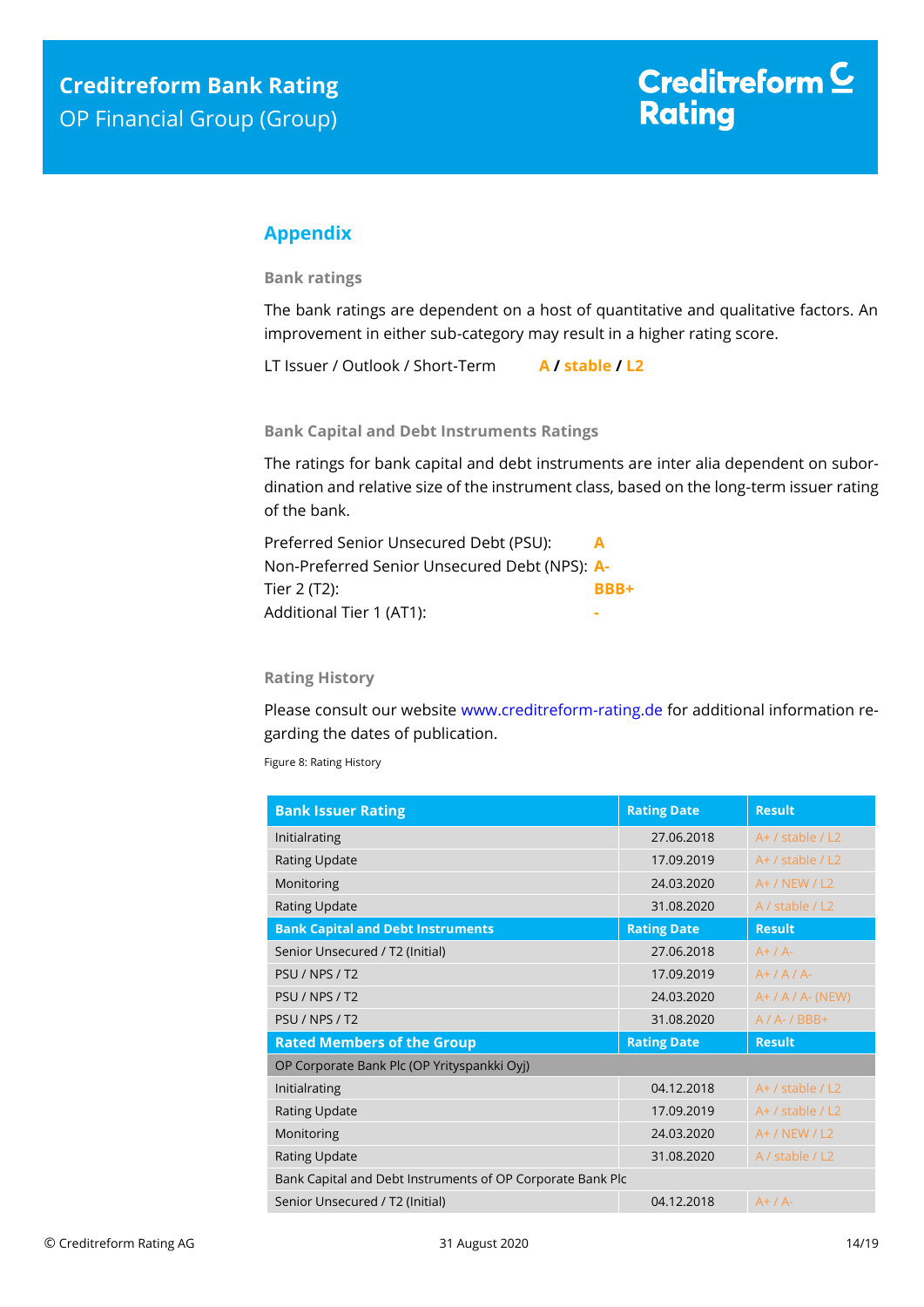| PSU / NPS / T2                                            | 17.09.2019 | $A+ / A / A$         |  |  |  |
|-----------------------------------------------------------|------------|----------------------|--|--|--|
| PSU / NPS / T2                                            | 24.03.2020 | $A+ / A / A$ - (NEW) |  |  |  |
| PSU / NPS / T2                                            | 31.08.2020 | $A / A - / BBB +$    |  |  |  |
| OP Mortgage Bank Plc (OP-Asuntoluottopankki Oyj)          |            |                      |  |  |  |
| Initialrating                                             | 31.08.2019 | $A+$ / stable / L2   |  |  |  |
| <b>Rating Update</b>                                      | 17.09.2019 | $A+$ / stable / L2   |  |  |  |
| Monitoring                                                | 24.03.2020 | $A+ / NEW / L2$      |  |  |  |
| <b>Rating Update</b>                                      | 31.08.2020 | A / stable / L2      |  |  |  |
| Bank Capital and Debt Instruments of OP Mortgage Bank Plc |            |                      |  |  |  |
| Senior Unsecured / T2 (Initial)                           | 31.08.2019 | $A+ / A-$            |  |  |  |
| PSU / NPS / T2                                            | 17.09.2019 | $A+ / A / A$         |  |  |  |
| PSU / NPS / T2                                            | 24.03.2020 | $A+ / A / A$ - (NEW) |  |  |  |
| PSU / NPS / T2                                            | 31.08.2020 | $A / A - / BBB +$    |  |  |  |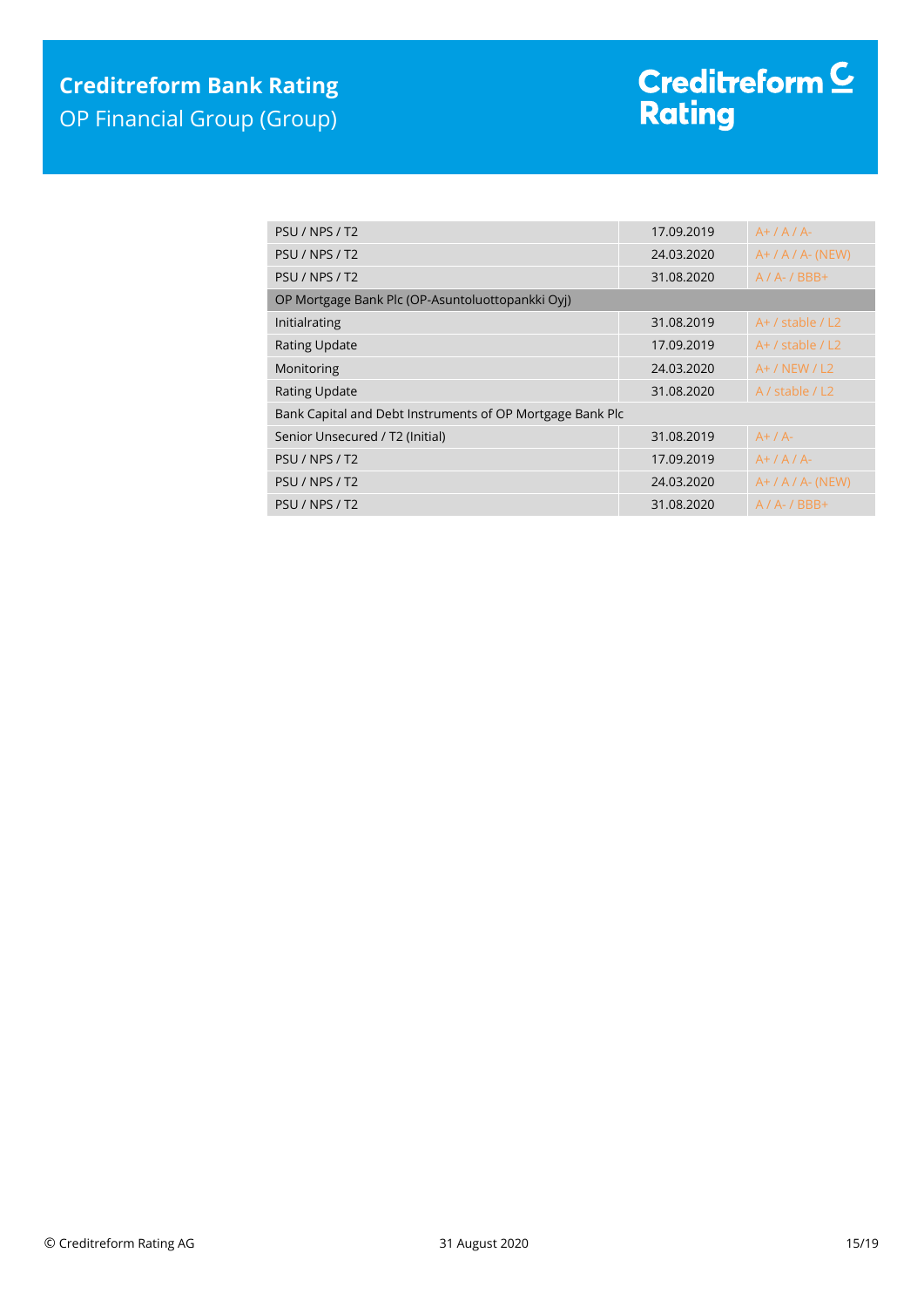#### **Regulatory**

Creditreform Rating AG was neither commissioned by the rating object nor by any other third party for the rating. The analysis took place on a voluntary basis by Creditreform Rating AG and is to be described in the regulatory sense as an unsolicited rating. The following scheme clarifies the level of participation of the rated entity (rating object):

| <b>Unsolicited Credit Rating</b>                             |    |  |
|--------------------------------------------------------------|----|--|
| With Rated Entity or Related Third Party Participation<br>No |    |  |
| With Access to Internal Documents                            | No |  |
| With Access to Management<br>N٥                              |    |  |

The rating is based on publicly available information and internal evaluation methods for the rated bank. The quantitative analysis is based mainly on the latest annual accounts, interim reports, other investor relations information of the bank, and calculated key figures by eValueRate / CRA. Subject to a peer group analysis were 64 competing institutes.

The information and documents processed met the requirements of the rating system of Creditreform Rating AG as published on the website www.creditreform-rating.de. The rating was carried out on the basis of the rating methodology fo[r bank ratings as \(Version 2.0\),](https://www.creditreform-rating.de/en/about-us/regulatory-requirements.html?file=files/content/downloads/Externes%20Rating/Regulatorische%20Anforderungen/EN/Ratingmethodiken%20EN/Rating%20Methodology%20Bank%20Ratings%20v2.0.pdf) the methodology for the [rating of bank capital and unsecured debt instruments \(Version 2.0\)](https://www.creditreform-rating.de/en/about-us/regulatory-requirements.html?file=files/content/downloads/Externes%20Rating/Regulatorische%20Anforderungen/EN/Ratingmethodiken%20EN/Bank%20Capital%20and%20Unsecured%20Debt%20Instruments%20Methodology.pdf) as well as the rating methodology for [Environmental, Social and Governance Score for Banks \(Version 1.0\)](https://www.creditreform-rating.de/en/about-us/regulatory-requirements.html?file=files/content/downloads/Externes%20Rating/Regulatorische%20Anforderungen/EN/Ratingmethodiken%20EN/Rating%20Methodology%20ESG%20v1.0.pdf) in conjunction with Creditreform's basic documen[t Rating Criteria and Definitions \(Version 1.3\).](https://www.creditreform-rating.de/en/about-us/regulatory-requirements.html?file=files/content/downloads/Externes%20Rating/Regulatorische%20Anforderungen/EN/Ratingmethodiken%20EN/CRAG%20Rating%20Criteria%20and%20Definitions.pdf)

The complete presentation of the rating methodologies used by Creditreform Rating AG and the basic document Rating Criteria and Definitions (Version 1.3) are published on our homepage:

#### <https://www.creditreform-rating.de/en/about-us/regulatory-requirements.html>

On 31 August 2020, the rating was presented by the analysts to the rating committee and adopted in a resolution.

The rating result was communicated to OP Financial Group and the rated member institutes, and the preliminary rating report was made available to the bank. There was no change in the rating score.

The rating is valid until withdrawal and is subject to monitoring from the rating date (see cover page). The rating will be comprehensively reviewed at least once every year. Within this period, the rating can be updated.

In 2011 Creditreform Rating AG was registered within the European Union according to EU Regulation 1060/2009 (CRA-Regulation). Based on the registration Creditreform Rating AG (CRA) is allowed to issue credit ratings within the EU and is bound to comply with the provisions of the CRA-Regulation.

#### **Conflict of Interests**

No conflicts of interest were identified during the rating process that might influence the analyses and judgements of the rating analysts involved or any other natural person whose services are placed at the disposal or under the control of Creditreform Rating AG and who are directly involved in credit rating activities or approving credit ratings and rating outlooks.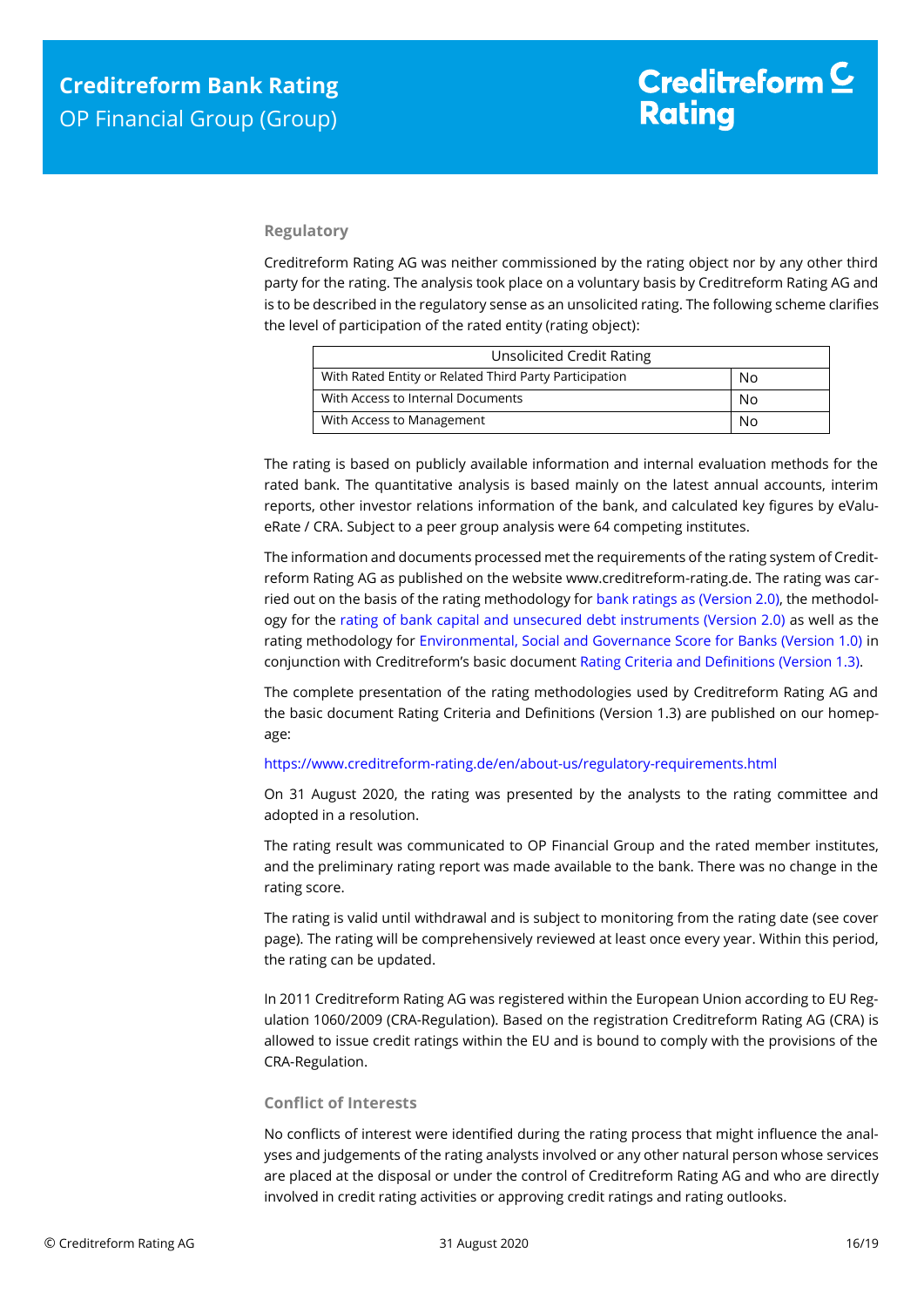In case of providing ancillary services to the rated entity, CRA will disclose all ancillary services in the credit rating report.

**Rules on the Presentation of Credit Ratings and Rating Outlooks**

The approval of credit ratings and rating outlooks follows our internal policies and procedures. In line with our policy "Rating Committee," all credit ratings and rating outlooks are approved by a rating committee based on the principle of unanimity.

To prepare this credit rating, CRA has used following substantially material sources:

- 1. Aggregated data base by eValueRate
- 2. Annual Report and interim reports
- 3. Investors relations information and other publications
- 4. Website of the rated bank
- 5. Public and internal market analyses
- 6. Internet research

There are no other attributes and limitations of the credit rating or rating outlook other than displayed on the CRA website. Furthermore CRA considers satisfactory the quality and extent of information available on the rated entity. In regard to the rated entity Creditreform Rating AG regarded available historical data as sufficient.

Between the disclosure of the credit rating to the rated entity and the public disclosure no amendments were made to the credit rating.

The "Basic data" information card indicates the principal methodology or version of methodology that was used in determining the rating, with a reference to its comprehensive description.

In case where the credit rating is based on more than one methodology or where reference only to the principal methodology might cause investors to overlook other important aspects of the credit rating, including any significant adjustments and deviations, Creditreform Rating AG explains this fact in the credit rating and indicates how the different methodologies or these other aspects are taken into account in the credit rating. This information is integrated in the credit rating report.

The meaning of each rating category, the definition of default or recovery and any appropriate risk warning, including a sensitivity analysis of the relevant key rating assumptions, such as mathematical or correlation assumptions, accompanied by worst-case scenario credit ratings as well as best-case scenario credit ratings are explained in mentioned methodologies and / or in the credit rating report.

The date at which the credit rating was released for distribution for the first time and when it was last updated including any rating outlooks is indicated clearly and prominently in the "Basic data" card as a "Rating action"; first release is indicated as "initial rating", other updates are indicated as an "update", "upgrade or downgrade", "not rated", "confirmed", "selective default" or "default".

In the case of a rating outlook, the time horizon is provided during which a change in the credit rating is expected. This information is available within "Basic data" information card.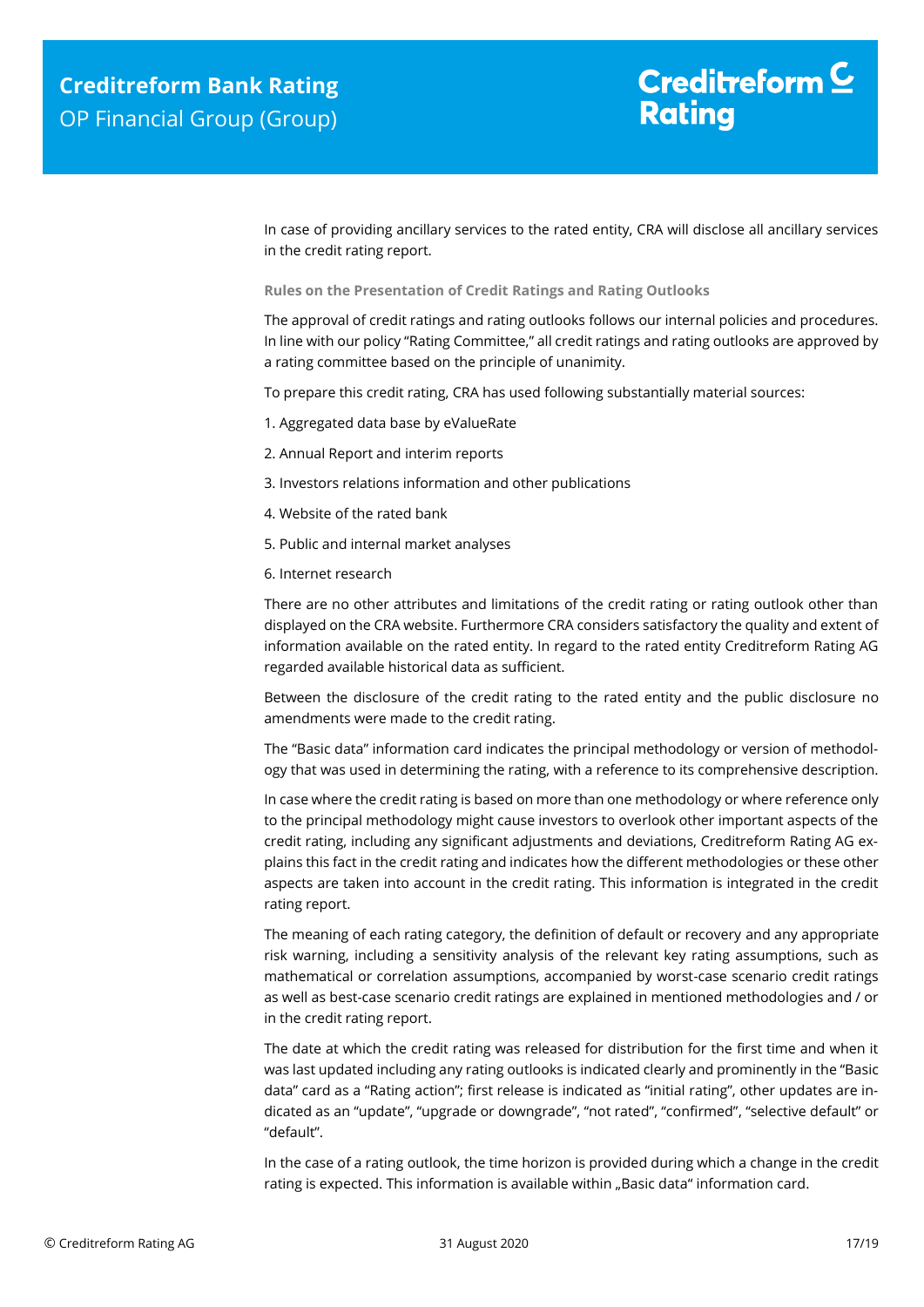In accordance to Article 11 (2) EU-Regulation (EC) No 1060/2009 registered or certified credit rating agency shall make available in a central repository established by ESMA information on its historical performance data, including the ratings transition frequency, and information about credit ratings issued in the past and on their changes. Requested data are available at the ESMA website: https://cerep.esma.europa.eu/cerep-web/statistics/defaults.xhtml.

An explanatory statement of the meaning of Creditreform's default rates are available in the credit rating methodologies disclosed on the website.

#### **Disclaimer**

Any rating performed by Creditreform Rating AG is subject to the Creditreform Rating AG Code of Conduct which has been published on the web pages of Creditreform Rating AG. In this Code of Conduct, Creditreform Rating AG commits itself – systematically and with due diligence – to establish its independent and objective opinion as to the sustainability, risks and opportunities concerning the enterprise or the issue under review.

Future events are uncertain, and forecasts are necessarily based on assessments and assumptions. This rating is therefore no statement of fact, but an opinion. For this reason, Creditreform Rating AG cannot be held liable for the consequences of decisions made on the basis of any of their ratings. Neither should these ratings be construed as recommendations for investors, buyers or sellers. They should only be used by market participants (entrepreneurs, bankers, investors etc.) as one factor among others when arriving at corporate or investment decisions. Ratings are not meant to be used as substitutes for one's own research, inquiries and assessments.

We have assumed that the documents and information made available to us by the client are complete and accurate and that the copies provided to us represent the full and unchanged contents of the original documents. Creditreform Rating AG assumes no responsibility for the true and fair representation of the original information.

This report is protected by copyright. Any commercial use is prohibited without prior written permission from Creditreform Rating AG. Only the full report may be published in order to prevent distortion of the report's overall assessment. Excerpts may only be used with the express consent of Creditreform Rating AG. Publication of the report without the consent of Creditreform Rating AG is prohibited. Only ratings published on the Creditreform Rating AG web pages remain valid.

Creditreform Rating AG